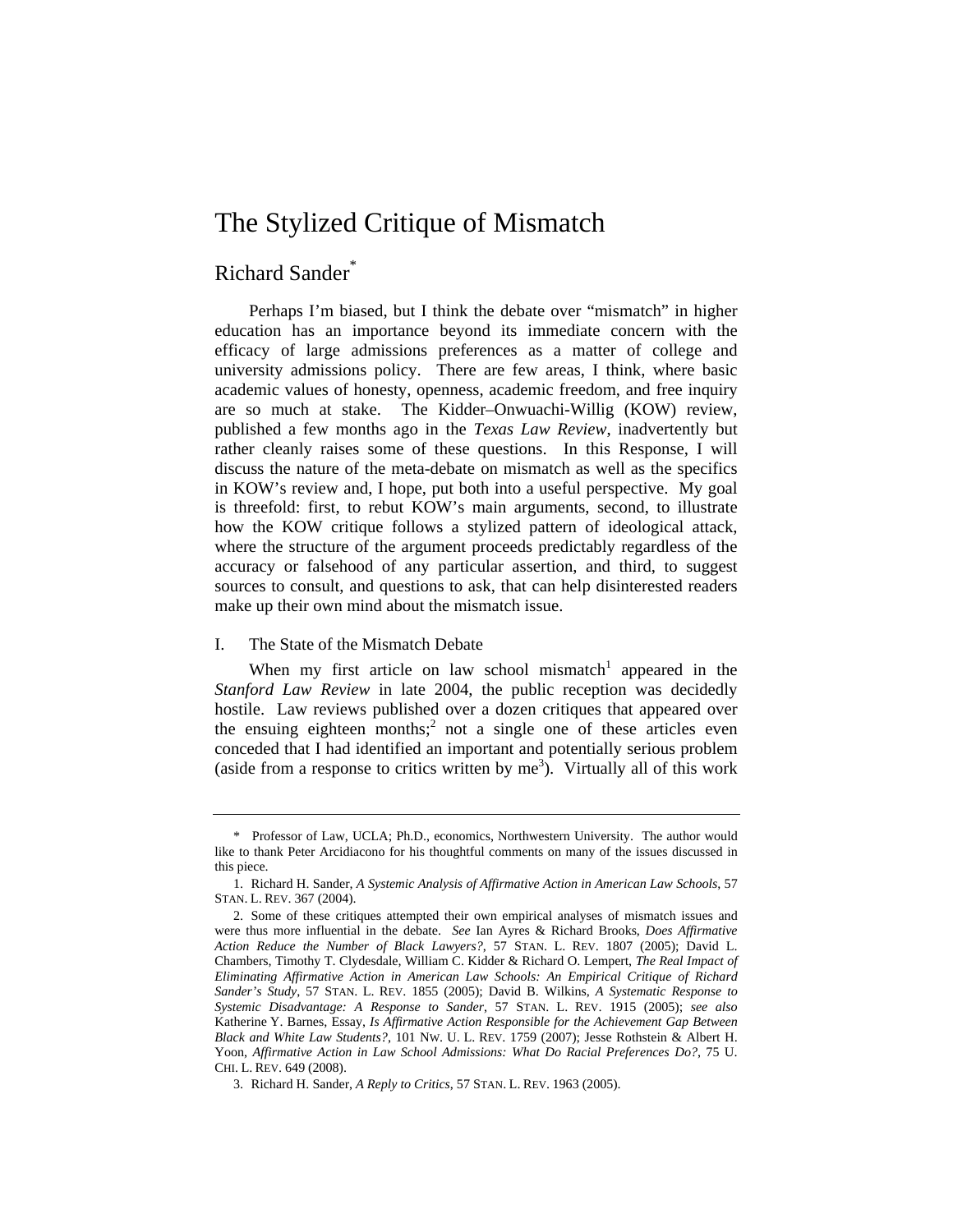was published in law journals; most of it was sneeringly dismissive of mismatch. Many journalists wrote about "mismatch," but almost none agreed with it, and some implied that I was not-quite-all-there mentally. $4$ During this same period, the remarkable work by several other social scientists studying mismatch in other parts of higher education was completely ignored, both by other academics and by journalists.<sup>5</sup>

The landscape nearly a decade later is quite different. Dozens of scholars have now published peer-reviewed articles finding compelling evidence of various mismatch effects.<sup>6</sup> A whole series of academic conferences on affirmative action have devoted a substantial portion of their proceedings to the mismatch question.<sup>7</sup> The United States Commission on Civil Rights has issued not one, but two reports on mismatch topics, concluding both times that mismatch is a sufficiently serious potential problem to require action, not just by higher education, but by Congress.<sup>8</sup> The response of public intellectuals to *Mismatch* (the book) was overwhelmingly favorable.<sup>9</sup> The *Economist* magazine, in a cover story and editorial on affirmative action in April 2013, cited the mismatch effect as a leading reason for scaling back the use of racial preferences by colleges and

6. For example, in September of 2012, the Brookings Institution held a conference on affirmative action titled "The Effects of Racial Preferences in Higher Education on Student Outcomes," where peer-reviewed papers were discussed. *See The Effects of Racial Preferences in Higher Education on Student Outcomes*, BROOKINGS, http://www.brookings.edu/events/2012/09/ 21-race-education. Peter Arcidiacono has also written extensively on the subject and has published a number of peer-reviewed papers. For a list of his publications, see *Peter Arcidiacono*, DUKE U., http://public.econ.duke.edu/~psarcidi/. Project SEAPHE maintains an archive of a number of peer-reviewed papers and studies on mismatch. For a list of those publications, see *Papers & Studies*, PROJECT SEAPHE, http://seaphe.org/?page\_id=24.

7. These include the September conference at the Brookings Institute, discussed *supra* note 6, as well as an April 2009 conference at Duke University, a January 2014 conference at the University of Pennsylvania, and a February 2014 conference at the University of Michigan.

8. *See* U.S. COMM'N ON CIVIL RIGHTS, AFFIRMATIVE ACTION IN AMERICAN LAW SCHOOLS, 141–46 (2007) (discussing the mismatch hypothesis and concluding that Congress should take at least some action); U.S. COMM'N ON CIVIL RIGHTS, ENCOURAGING MINORITY STUDENTS TO PURSUE SCIENCE, TECHNOLOGY, ENGINEERING AND MATH CAREERS, 3–5 (2010) (discussing the mismatch hypothesis and concluding that schools should be required to disclose more information on STEM programs to students).

9. For example, note the number of positive editorial blurbs that were received when the book was published, including reviews submitted by Judge Posner, the *Wall Street Journal*, the *Washington Times*, the *New York Journal of Books*, and many more. *See Reviews:* Mismatch, PERSEUS BOOKS GROUP, http://www.pbgtoolkit.com/reviews.php?isbn=9780465029969.

<sup>4.</sup> *See, e.g.*, Emily Bazelon, *Sanding Down Sander*, SLATE (Apr. 29, 2005, 11:25 AM) http://www.slate.com/articles/news\_and\_politics/jurisprudence/2005/04/sanding\_down\_sander .html; Katherine S. Mangan, *New Issue of '*Stanford Law Review*' Will Rebut a Critic of Affirmative Action*, CHRON. HIGHER EDUC. (Apr. 22, 2005), http://chronicle.com/article/New-Issue-of-Stanford-Law/35121.

<sup>5.</sup> I will return to these works *infra*. But for a discussion of much of this early work and the academic and media neglect of it, see RICHARD SANDER & STUART TAYLOR, JR., MISMATCH: HOW AFFIRMATIVE ACTION HURTS STUDENTS IT'S INTENDED TO HELP, AND WHY UNIVERSITIES WON'T ADMIT IT 33–48 (2012).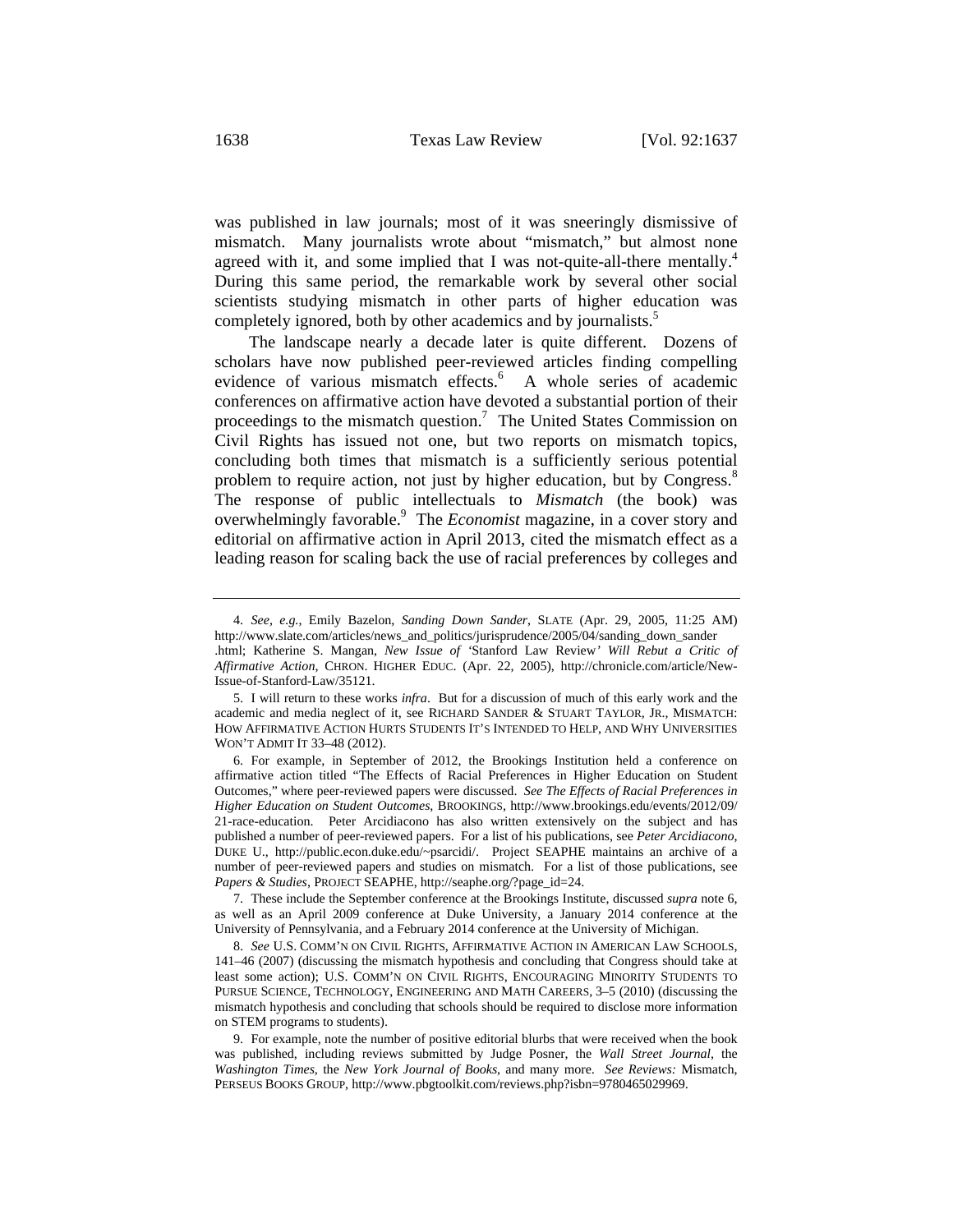universities.<sup>10</sup> Malcolm Gladwell, our preeminent popularizer of social science, devoted a chapter of his most recent book, *David and Goliath*, to the mismatch effect, concluding, "I am now a good deal more skeptical of affirmative action programs."11 Journalistic accounts of the mismatch issue, even those appearing in liberal publications, are thoughtful and usually sympathetic.<sup>1</sup>

In December 2013, the California Supreme Court ruled unanimously in favor of me and my co-plaintiffs in *Sander et al. v. State Bar of California*, 13 holding that even government entities (like the State Bar) that were exempt from the state's FOIA-type laws were nonetheless subject to a common law right of access.<sup>14</sup> The opinion represents a landmark in public-access law because no court of the California Supreme Court's stature had ever explicitly endorsed the common law right of access before—and certainly not so emphatically or in such clear detail.<sup>15</sup> An important part of the Court's test goes to the public interest in the data sought, and here the Court weighed in on the mismatch issue itself:

The public does have a legitimate interest in the activities of the State Bar in administering the bar exam and the admissions process. In particular, it seems beyond dispute that the public has a legitimate interest in whether different groups of applicants, based on race, sex or ethnicity, perform differently on the bar examination and whether any disparities in performance are the result of the admissions process or of other factors.<sup>16</sup>

 Intelligence Squared, the leading forum for important public debates in the United States, $^{17}$  decided in the fall of 2013 to sponsor a debate on affirmative action. It was initially inclined towards a traditional "for" or "against" debate on the moral case for affirmative action, but after further investigation of current work on the issue, decided rather to focus on the *effectiveness* of current preference strategies.<sup>18</sup> The actual debate, on the

<sup>10.</sup> *Time to Scrap Affirmative Action*, ECONOMIST (Apr. 27, 2013), http://www.economist .com/news/leaders/21576662-governments-should-be-colour-blind-time-scrap-affirmative-action; *see also Unequal Protection*, ECONOMIST (Apr. 27, 2013), http://www.economist.com/news/ briefing/21576658-first-three-pieces-race-based-preferences-around-world-we-look-americas.

<sup>11.</sup> MALCOLM GLADWELL, DAVID AND GOLIATH: UNDERDOGS, MISFITS, AND THE ART OF BATTLING GIANTS 287 (2013); *see also id.* at 96 (discussing mismatch).

<sup>12.</sup> *See, e.g.*, Dan Slater, Op-Ed., *Does Affirmative Action Do What It Should?*, N.Y. TIMES, Mar. 16, 2013, http://www.nytimes.com/2013/03/17/opinion/sunday/does-affirmative-action-dowhat-it-should.html?pagewanted=all.

<sup>13. 314</sup> P.3d 488 (Cal. 2013).

<sup>14.</sup> *Id.* at 505–07.

<sup>15.</sup> *See id.* at 504 (discussing whether California's common law recognized the presumptive right of public access and concluding that, previously, it had not).

<sup>16.</sup> *Id.* at 505.

<sup>17.</sup> *See About*, INTELLIGENCE SQUARED DEBATES, http://intelligencesquaredus.org/about.

<sup>18.</sup> *See Affirmative Action on Campus Does More Harm than Good*, INTELLIGENCE SQUARED DEBATES, http://intelligencesquaredus.org/debates/past-debates/item/1054-affirmative-action-on-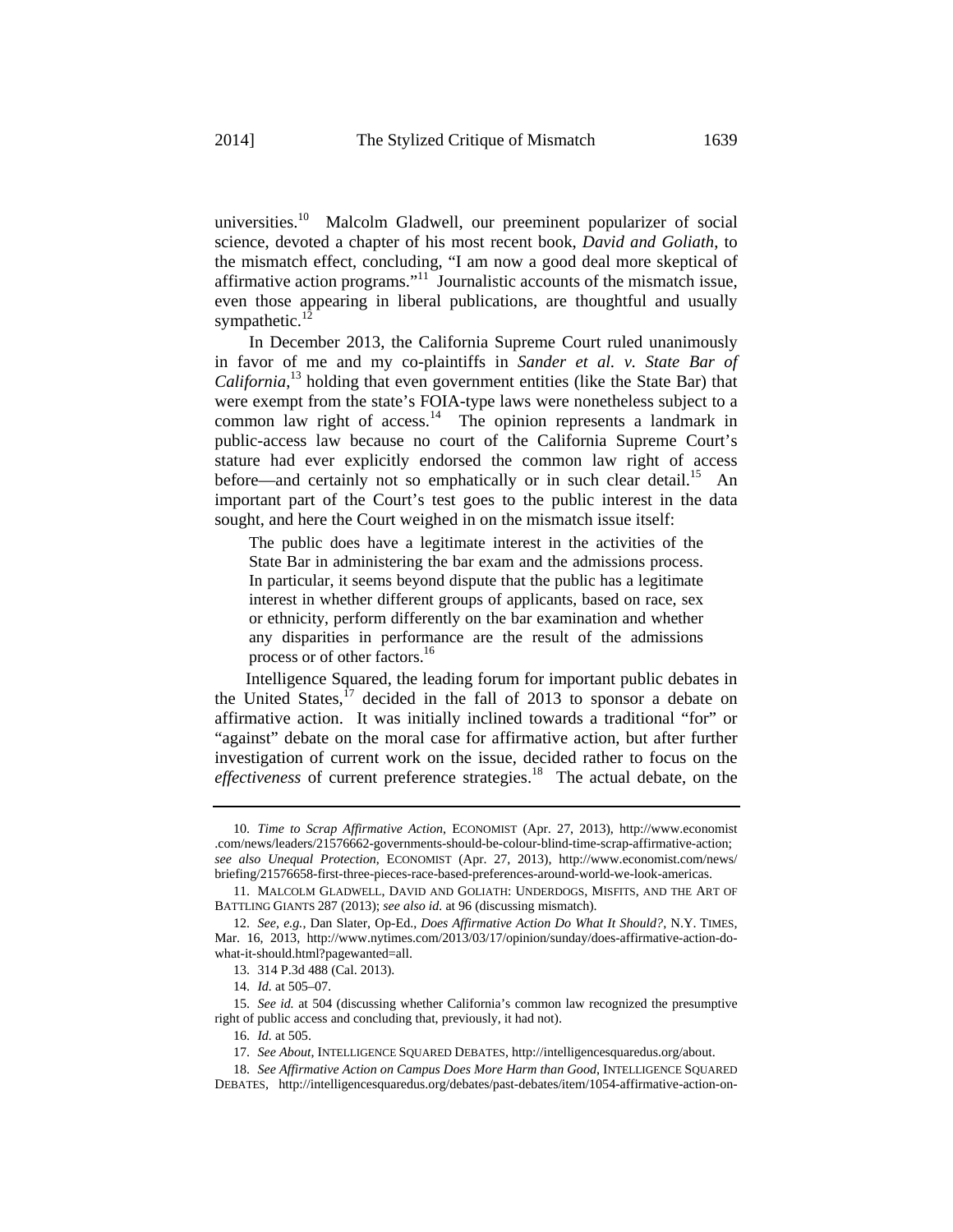proposition, "Affirmative action on campuses does more harm than good"—in effect, a debate on mismatch—was hosted by Harvard Law School, featured U.S. Civil Rights Commissioner Gail Heriot and me on the affirmative, and Randall Kennedy and Ted Shaw on the negative.<sup>19</sup> Although much of the audience was plainly strongly sympathetic to affirmative action (Harvard professor Kennedy was lustily cheered when he was introduced), the affirmative argument carried the debate. $20$ 

 None of this is to say that "mismatch" has become a new orthodoxy; as we shall see, there are both analytic and data-access reasons for why a great deal is still unknown about mismatch.<sup>21</sup> The point, rather, is that the sets of issues collectively referred to as "mismatch" are not only legitimate issues but properly belong near the center of any discussion of affirmative action policies. When thoughtful people from any part of the political spectrum think honestly about the evidence on the mismatch issue, they generally agree that there is something there.

 Why is the current debate on mismatch so dramatically different from the one that occurred in 2004–2005? This will perhaps become an interesting topic when future scholars write about the intellectual history of our era. As Chapter 5 of *Mismatch* discusses, the 2004–2005 debate was almost entirely confined to the legal academy.<sup>22</sup> Within that academy, a relatively small group of professors and activists—of whom William Kidder was a minor but very energetic part—assembled a coordinated attack that did its very best to kill discussion of mismatch.<sup>23</sup> Some of those within this group urged scholarly journals not to publish my work, on the grounds that it was manifestly incompetent and incorrect.<sup>24</sup> Some accused me of "stealing" embarrassing data while others accused me of suppressing or hiding the data I did have (both claims were ridiculous and eventually withdrawn).<sup>25</sup> Still others went to considerable lengths to make sure that the official bodies of legal education did not release further data relevant to studying mismatch. And a fair number of scholars wrote law review

22. *See* SANDER & TAYLOR, *supra* note 5, at 76–85 (discussing the critics—all of whom are professors—that published critiques of the original article).

23. *See* sources cited *supra* note 2.

campus-does-more-harm-than-good (asking, "But is [affirmative action] achieving its stated goals and helping the population it was created to support?").

<sup>19.</sup> *Id.*

<sup>20.</sup> In these debates, the audience votes on the proposition at the beginning of the debate, and then votes again at the end of the debate. The winner is determined based on which side changed the most minds during the debate. In this case, net gain in votes "for" the proposition was twice as great as the net gain "against. Those watching the debate online were more than 2-to-1 for the proposition. For the results, see *id.*

<sup>21.</sup> *See infra* Part II.

<sup>24.</sup> *See, e.g.*, Mangan, *supra* note 4 (quoting Michele Landis Dauber, an associate professor at Stanford Law School, as saying, "[Sander's article] never should have been published and has no merit of any sort").

<sup>25.</sup> SANDER & TAYLOR, *supra* note 5, at 73–75.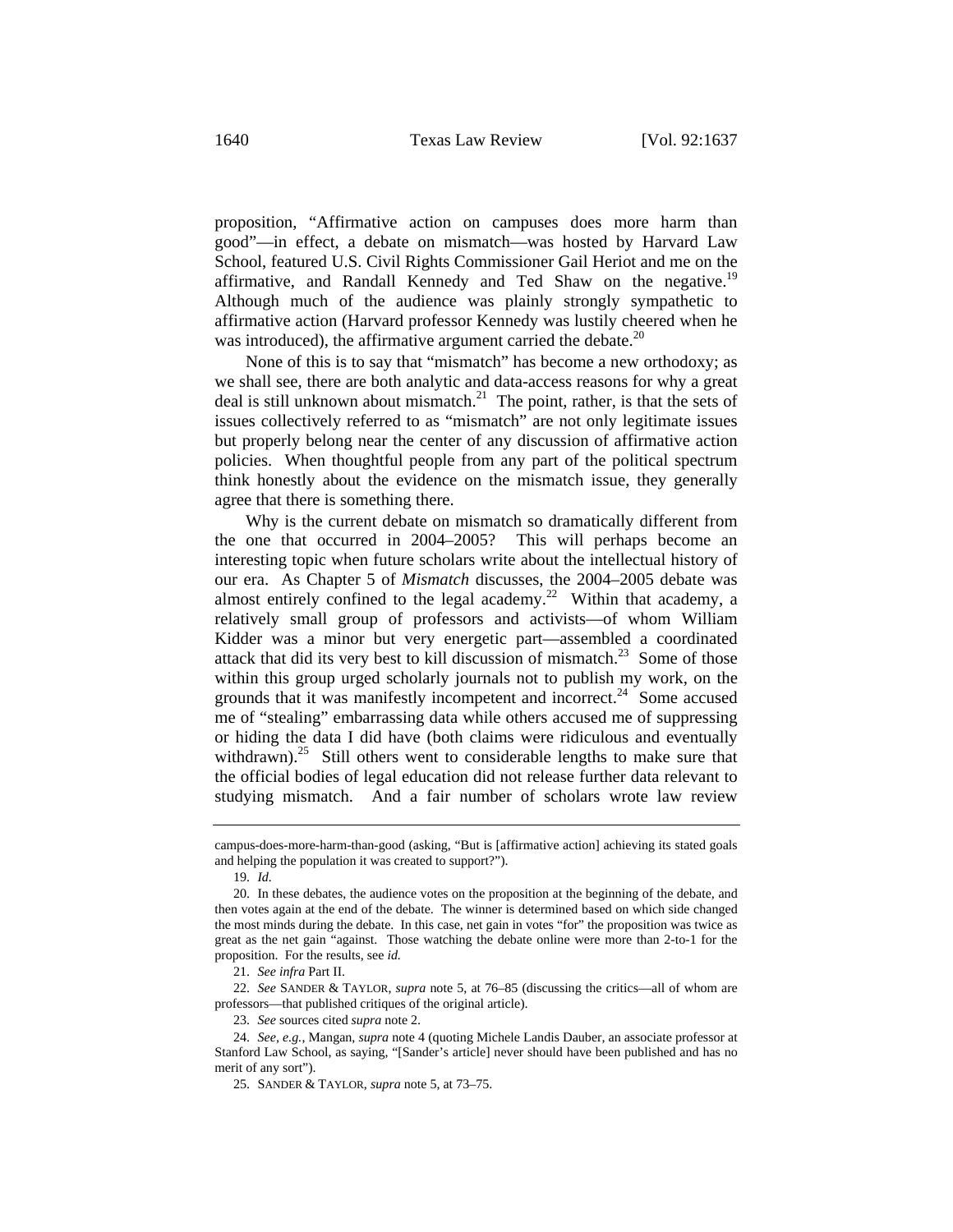articles that claimed to show that the "mismatch" argument was wrong and indeed, often contended that the entire theory was a great hoax I was attempting to perpetrate on law professors and law students.<sup>26</sup>

 These attacks were in some ways remarkably effective. Discussion of mismatch virtually ceased, for a while. A national study on whose board I served asked me, with considerable embarrassment, if I would resign, on the grounds that my presence would preclude their receiving funding from major organizations like the Law School Admissions Council.<sup>27</sup> The California State Bar, despite the strong interest of its psychometricians in studying mismatch, decided to refuse access to its data for that purpose.<sup>28</sup>

 This history is very much relevant to a discussion of KOW's review of *Mismatch*. Because although the debate on these issues has, in many ways, changed dramatically, and although there is little doubt that mismatchrelated issues will remain a central part of the affirmative action debate, those who were part of the early attacks on mismatch are still around, and the legal academy still seems particularly susceptible to their influence.

 KOW's review has very much the tone of the bad, old attacks of the 2004–2005 debate. There is no hint anywhere in the review that any idea connected with mismatch is a serious one. Rather, mismatch is presented as a form of sublimated racism that has been overwhelmingly rejected by respected scholars. In Parts IV through VI of this Response, I will answer specific criticisms of *Mismatch* made by KOW and explain why their arguments are not simply wrong, but pretty clearly made in bad faith. More broadly, however, I would like to show that there are really two mismatch debates: one based on genuine intellectual inquiry, illustrated by the examples above and elaborated in Part VII, below, and one marked by ideological Zealots who cling to conventional affirmative action policies with almost religious fervor and see their attacks on mismatch as a sort of holy war. The Zealots have become increasingly marginalized, especially as data-driven labor economists have assumed a larger role in the issue. But since most readers of this law review do not have the empirical training to evaluate many of the relevant arguments, a response that focused only on point-by-point rejoinders<sup>29</sup> might be unpersuasive. The question I ultimately attempt to answer in this Response is this: How can an interested non-social scientist evaluate the mismatch debate?

<sup>26.</sup> *See, e.g.*, Michele Landis Dauber, *The Big Muddy*, 57 STAN. L. REV. 1899, 1899–901, 1914 (2005).

<sup>27.</sup> SANDER & TAYLOR, *supra* note 5, at 73.

<sup>28.</sup> *Id.* at 242.

<sup>29.</sup> *See* discussion *infra* Parts IV–VII.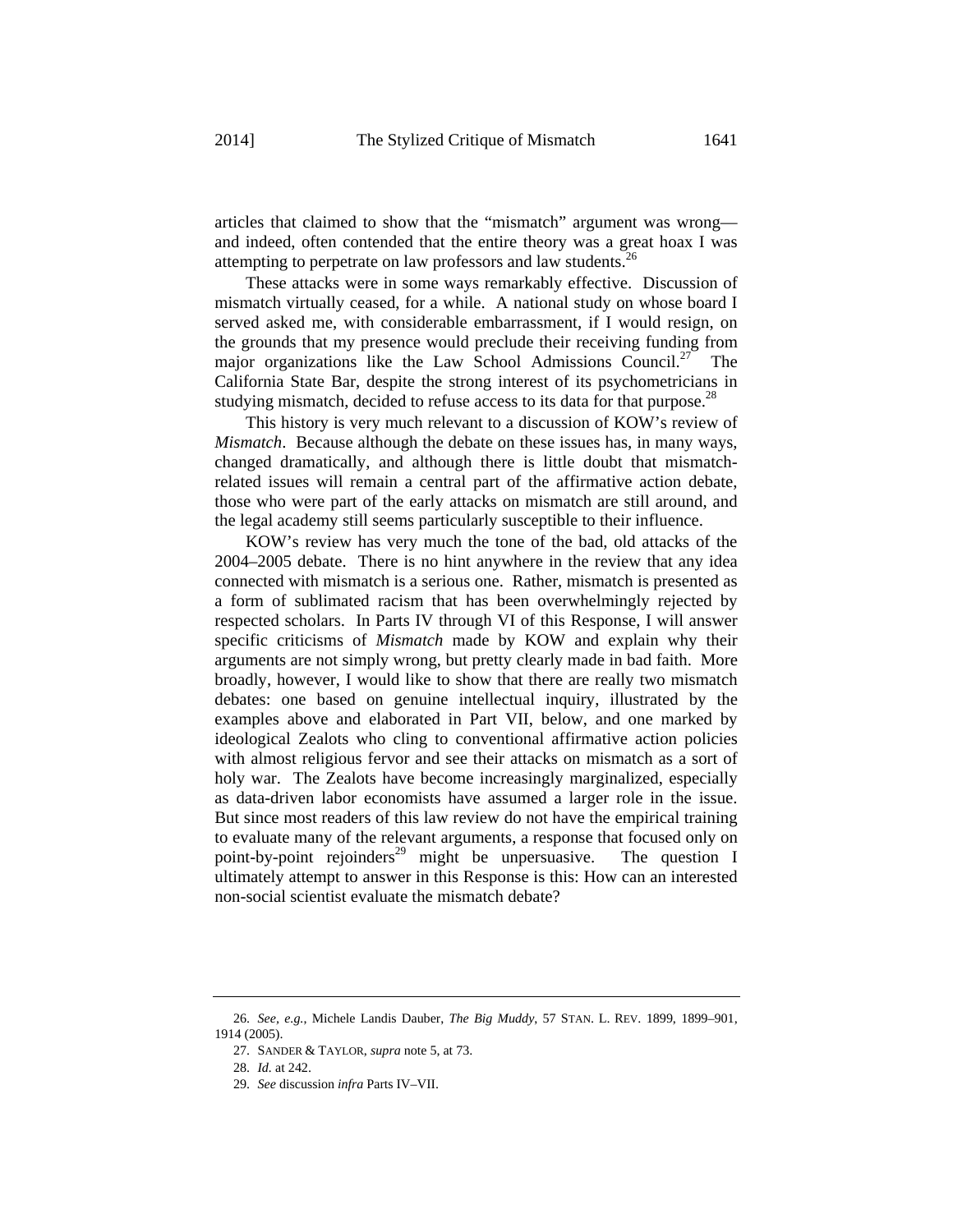### II. The Mismatch Issue

Before going further, it is important to be more specific about what we mean by "mismatch" and about the general claims of mismatch scholars. The mismatch idea, as applied to education, is not a single hypothesis but rather a family of hypotheses, which have in common an interest in the peer effects of learning: does a given student benefit or suffer from a learning environment where the student's academic preparation is far below, or far above, his or her median peer? One can usefully distinguish three very distinct mismatch ideas:<sup>30</sup>

(a) "Learning mismatch" occurs if a student actually learns less in class because that student's level of academic preparation is far below, or far above, the average level of her peers.<sup>31</sup> This might happen if teachers aim instruction at the middle of the class, covering material in a way that is boring to a student with exceptionally strong preparation, or that is too fast and confusing to a student with weak preparation.32 The direct test of learning mismatch is whether actual measured student learning goes up when a student is among similar peers. 33

(b) "Competition mismatch" occurs if a student gets bad grades and becomes discouraged because her academic preparation puts her at a competitive disadvantage with her classmates.34 This is illustrated by so-called science mismatch, which can happen when a student interested in pursuing a "STEM" field (Sciences, Technology, Engineering, and Math) receives a large preference and finds herself surrounded by students with higher test scores or more

<sup>30.</sup> The general schema of mismatch ideas discussed in the following paragraphs arose in conversations between the author and Peter Arcidiacono. For an elaboration of the principles, see Richard H. Sander & Aaron Danielson, *Thinking Hard About Race-Neutral Affirmative Action*, 47 MICH. J.L. REFORM (forthcoming 2014).

<sup>31.</sup> For valuable introductions, see Esther Duflo et al., *Peer Effects, Teaching Incentives, and the Impact of Tracking: Evidence from a Randomized Evaluation in Kenya*, 101 AM. ECON. REV. 1739 (2011), and Doug Williams, *Do Racial Preferences Affect Minority Learning in Law Schools*, 10 J. EMPIRICAL LEGAL STUD. 171 (2013).

<sup>32.</sup> Williams, *supra* note 31, at 176–77.

<sup>33.</sup> *See id.* at 178–79 (discussing how to measure the effects of mismatch and concluding that a direct test would measure the acquired knowledge of the mismatched students).

<sup>34.</sup> This idea has been around in some form for decades. James A. Davis, *The Campus as a Frog Pond: An Application of the Theory of Relative Deprivation to Career Decisions of College Men*, 72 AM. J. SOC. 17, 21, 25–27 (1966) (presenting findings that support the notion that "feelings of success in relevant courses are a factor in" deciding whether to pursue a "highacademic performance career field," even more so than whether the student chose to attend an elite institution). For the book that made the Davis idea (and others) far more tangible and applied it to the affirmative action context, see STEPHEN COLE & ELINOR BARBER, INCREASING FACULTY DIVERSITY: THE OCCUPATIONAL CHOICES OF HIGH-ACHIEVING MINORITY STUDENTS 100–38 (2003).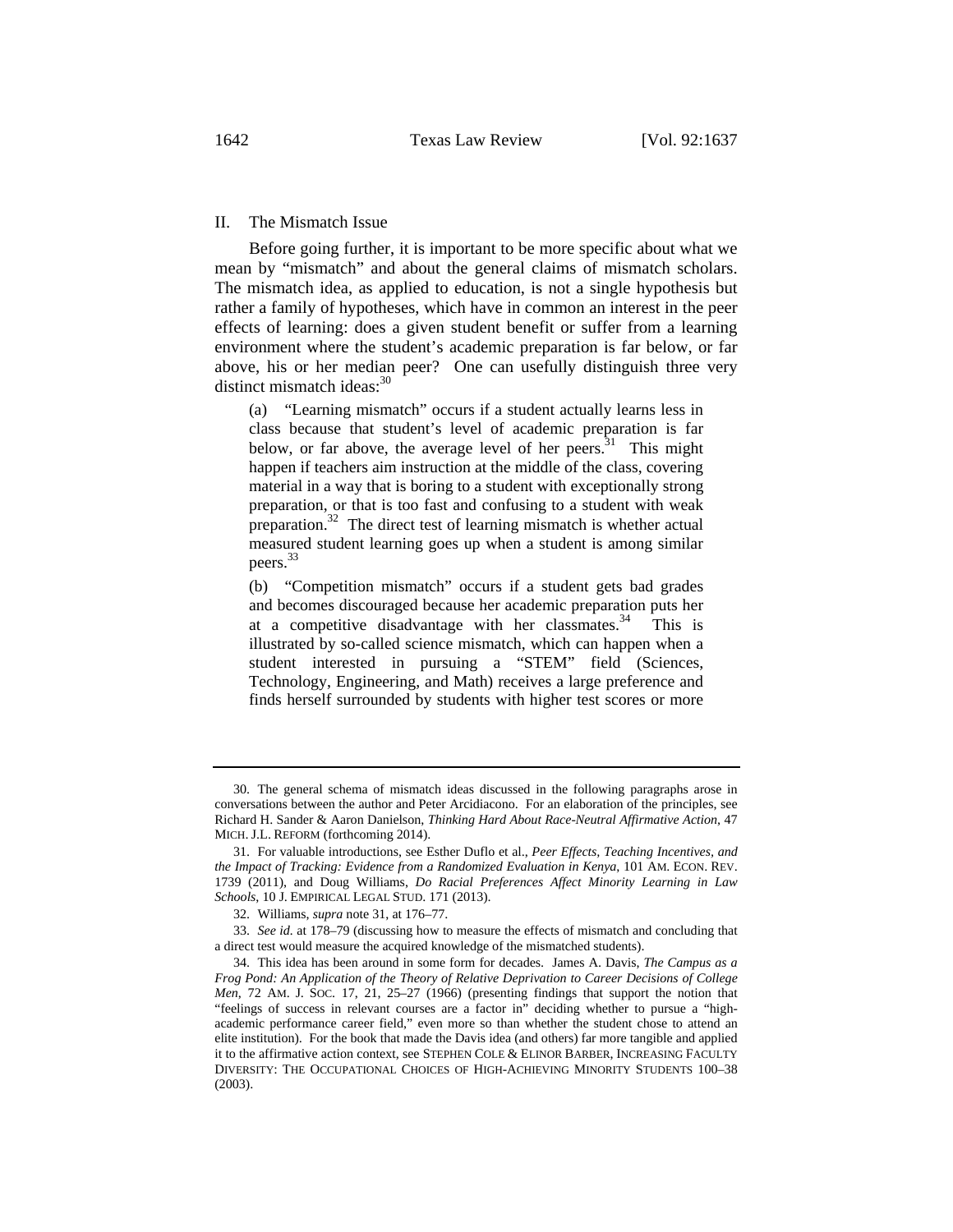advanced preparation.<sup>35</sup> A little bit of "competition mismatch" might actually be a good thing, stimulating a student to push herself and truly excel. But severe competition mismatch is likely to produce poor grades and discouragement. In the case of science mismatch, it seems to cause the vast majority of science-interested students (if they receive large preferences) to abandon STEM fields.36

(c) "Social mismatch" is a hypothesis about the academic links to social interaction on campus.<sup>37</sup> Some very careful, peer-reviewed studies have found that students at college are significantly more likely to make friends with other students who have similar levels of academic preparation and academic performance.<sup>38</sup> Creating, through the use of admissions preferences, large gaps in academic preparation across distinct ethnic groups on campus can thus directly undermine the specific benefits campus diversity is supposed to achieve.39

These three hypotheses concern "first-order effects" of large preferences. If they occur, they may lead to "second-order effects," such as lower graduation rates or lower wages for students experiencing mismatch. Students who learn less because of learning mismatch or who get lower grades because of competition mismatch may then be less likely to graduate from college. But not necessarily. If a selective, elite college decides as a matter of policy to come as close as possible to a 100% graduation rate, then one is unlikely to observe graduation mismatch at that college. Similarly, if an employer tends to hire from selective schools and has

37. *See generally* Peter Arcidiacono et al., *Representation Versus Assimilation: How Do Preferences in College Admissions Affect Social Interactions?*, 95 J. PUB. ECON. 1 (2011) (studying the question of mismatch in the social context).

38. *Id.* at 2 (noting their finding that interracial interaction depends on similar academic backgrounds); *see also* Peter Arcidiacono et al., *Racial Segregation Patterns in Selective Universities*, 56 J.L. & ECON. 1039, 1040–41 (2013) (same).

<sup>35.</sup> *See* Frederick L. Smyth & John J. McArdle, *Ethnic and Gender Differences in Science Graduation at Selective Colleges with Implications for Admission Policy and College Choice*, 45 RES. HIGHER EDUC. 353, 373 (2004) (finding that underprepared applicants are more likely to have a lower class rank, which in turns leads them to drop out of science, math, and engineering majors).

<sup>36.</sup> *See* Rogers Elliot et al., *The Role of Ethnicity in Choosing and Leaving Science in Highly Selective Institutions*, 37 RES. HIGHER EDUC. 681, 682 (1996) (showing through a variety of analyses the effect of peer achievement on persistence in science and the negative effect of having levels of academic preparation well below those of one's peers); Smyth & McArdle, *supra* note 35, at 373 (finding that if all the underrepresented minority students had enrolled in colleges where their high school grades and academic achievements were median with the institution, 45% more women and 35% more men would have persisted in science, math, and engineering majors);

<sup>39.</sup> Arcidiacono et al., *supra* note 37, at 13 (noting their finding that because students tend to form friendships with those who are academically similar, large race preferences may exacerbate social mismatch and cause more discrimination); *see also* Arcidiacono et al., *supra* note 38, at 1058–59 ("[R]ace-based admissions preferences may limit interracial friendships by increasing racial differentials in academic background.").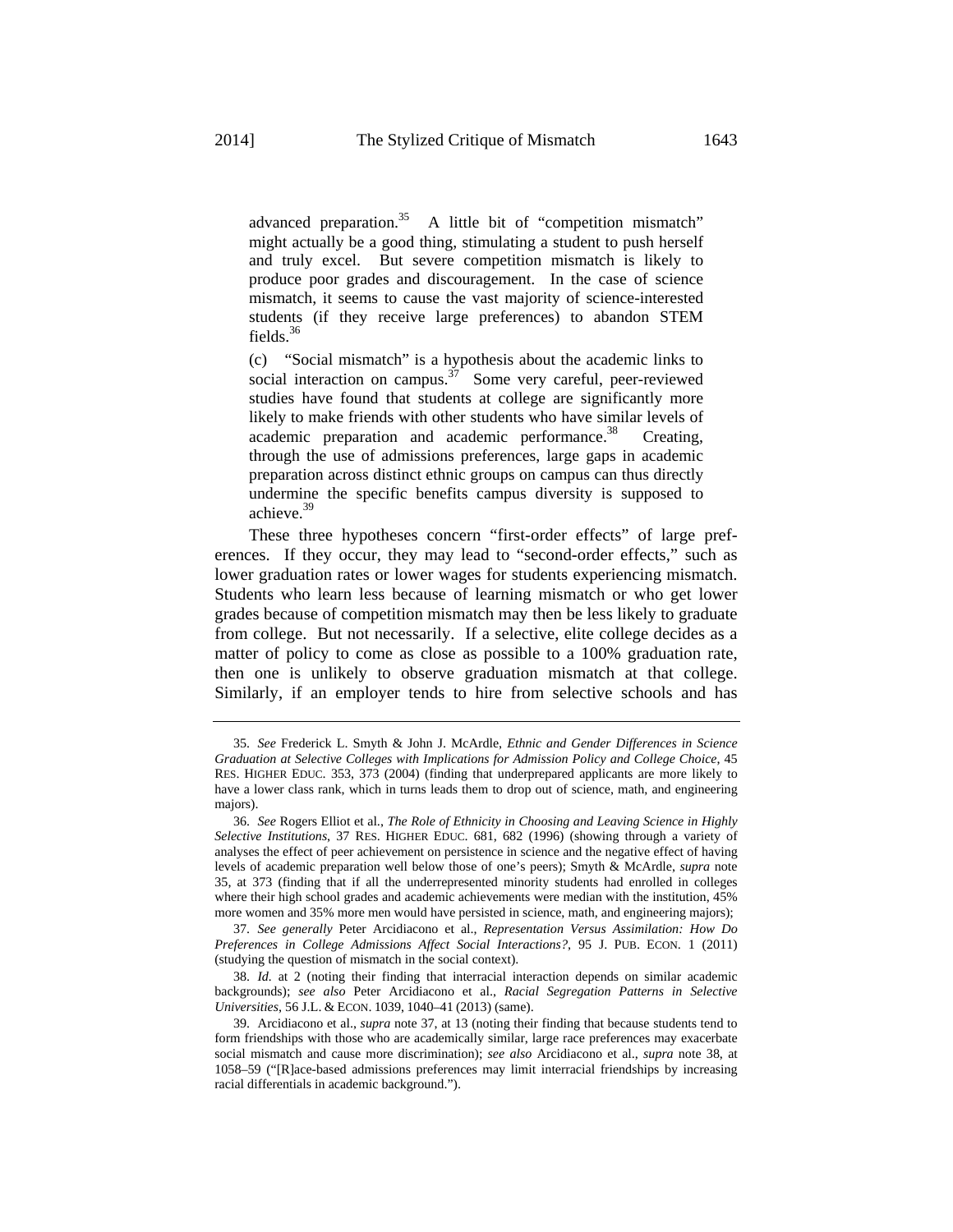specific diversity goals, then graduates from selective colleges who have received large preferences might do well in the job market—at least in the short term—even if they have worse grades and have learned less than they would have if they had attended a less selective school.<sup>40</sup>

It is well understood in the empirical literature that mismatch is hard to measure. There are a couple of reasons for this. One is the problem of "selection bias."<sup>41</sup> Proper mismatch studies need to compare students with similar academic preparation who are in different peer environments, which usually means trying to find comparable students attending schools with sharply differing levels of eliteness.<sup>42</sup> Comparability is usually determined by matching on a few measures that are in available datasets, such as SAT scores and high school grades. $43$  But university admissions offices use many more variables in selecting students, such as written essays, courses taken, high school quality, AP scores, and many other factors.<sup>44</sup> It is almost invariably the case that between two students with similar "observed" characteristics (the ones, like SAT scores, that are used for comparison), the student at the more elite school will have stronger "unobserved" characteristics when these can actually be measured. $45$  This means that nearly all mismatch comparisons are stacked in favor of the more elite school and, therefore, stacked against a finding of mismatch.

A second challenge in mismatch studies is the blurriness of available data. Studies to date of law school mismatch have had to rely on data collected by the Law School Admission Council (LSAC) in the 1990s, assembled in a database that measured such things as school eliteness and bar performance quite crudely.<sup>46</sup> Studies of college performance tend not to take into account the radical differences between grading in most science fields compared with humanities fields; studies of college graduation often fail to differentiate between on-time (four-year) attainment of a bachelor's degree and delayed graduation.<sup>47</sup> It is straightforward to show that

<sup>40.</sup> For a showing that although African-Americans receive large preferences in the hiring process by law firms, significant evidence suggests that it backfires upon them through disproportionately low promotion to partnership, very possibly through a mismatch process inside the firms, see Richard H. Sander, *The Racial Paradox of the Corporate Law Firm*, 84 N.C. L. REV. 1756, 1758–59 (2006). *See also* Jee-Yeon K. Lehmann, *Job Assignment and Promotion Under Statistical Discrimination: Evidence from the Early Careers of Lawyers* 1–2 (Munich Pers. Research Papers in Econ. Archive, Paper No. 33,466, 2011).

<sup>41.</sup> Williams, *supra* note 31, at 174.

<sup>42.</sup> *See id.* (noting that the selection-on-unobservables bias makes it hard to determine if students have similar academic preparation).

<sup>43.</sup> *See id.* at 178.

<sup>44.</sup> *See id.* at 174, 189.

<sup>45.</sup> *See* Sander, *supra* note 3, at 1971–73.

<sup>46.</sup> Williams, *supra* note 31, at 178; *see also* Peter Arcidiacono & Michael Lovenheim, *Affirmative Action and the Quality-Fit Tradeoff*, J. ECON. LIT. (forthcoming 2014) (manuscript at 14 & n.12, 18) (on file with author).

<sup>47.</sup> *See* Arcidiacono & Lovenheim, *supra* note 46 (manuscript at 37–38).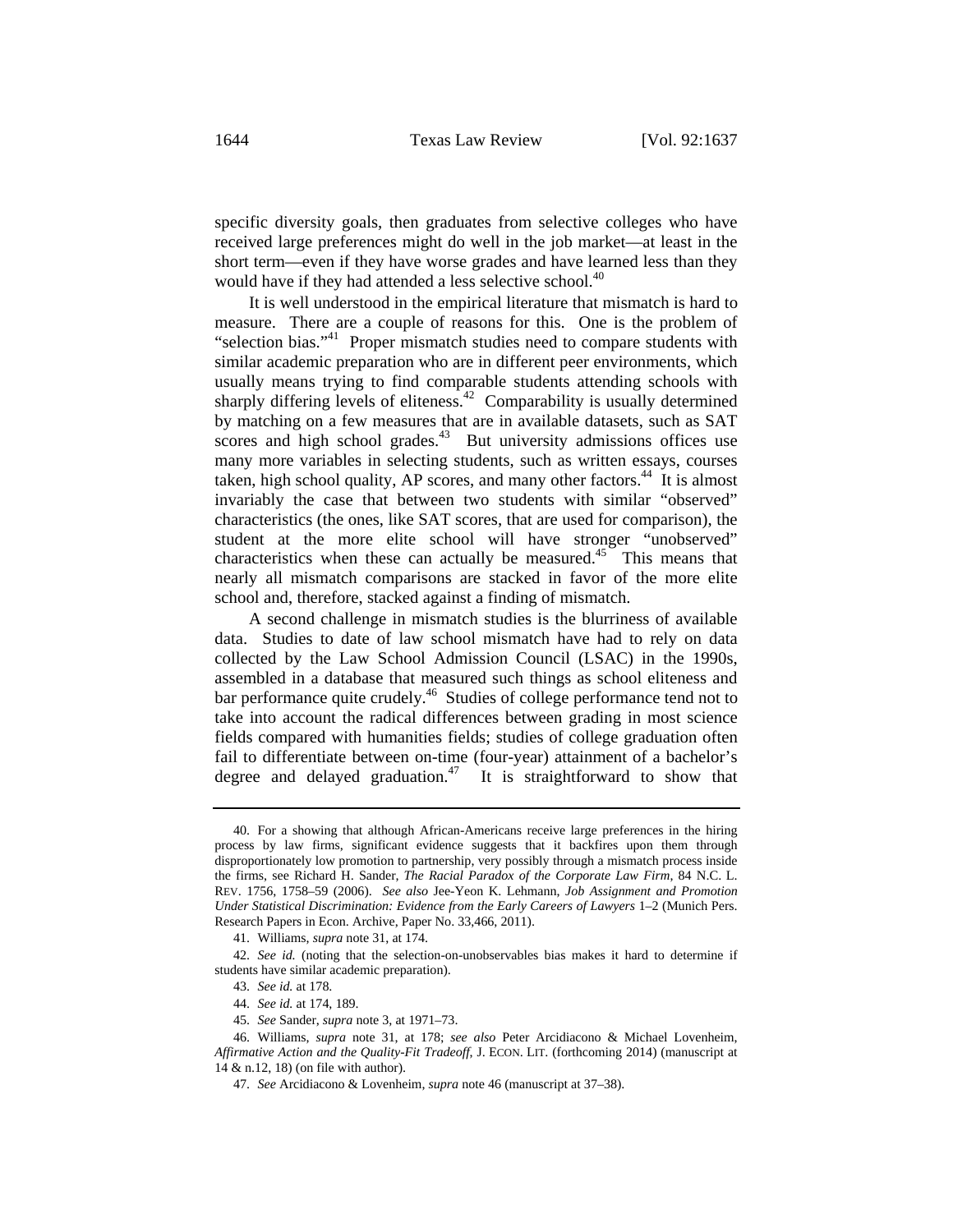mismatch is harder to demonstrate with blurry, inexact data than with precise data. That is part of the reason why finding better data is a high priority for mismatch scholars.

Given these challenges, there is a remarkable pattern in mismatch research. *Every study I have encountered of the three first-order mismatch hypotheses has found strong evidence of mismatch*. I do not know of a single peer-reviewed critique—and almost no critiques of any kind—of these first-order mismatch findings. In other words, research on the fundamental mechanisms of mismatch is virtually unanimous and undisputed.

The actual debate over mismatch concerns two other matters. First, the second-order effects of mismatch, such as the effect of mismatch on graduation rates, are genuinely (and often in good faith) disputed. This is not surprising because (as noted above) there are additional confounding factors in studying second-order effects, and institutions can counterprogram against the first-order effects of mismatch by, for example, raising the graduation rate of all students. Second, no one really knows how large an admissions preference must be to cause mismatch problems. It is clear that students admitted with very big preferences (i.e., comparable to 200 SAT points or 10 LSAT points) are very vulnerable to first-order mismatch effects.<sup>48</sup> But relatively small preferences might be benign or even have positive effects—by challenging students without overwhelming them. Here again, better data are needed to measure these important distinctions.

## III. The Indicia of Zealotry

There are a number of thoughtful critics of mismatch. Scholars like Thomas Espenshade (a sociologist/economist at Princeton) and Jeffrey Smith (a labor economist at the University of Michigan) have published justly admired works<sup>49</sup> that find evidence of the positive effect of admissions preferences and are skeptical about broad mismatch claims. A defining characteristic of good scholarship and honest inquiry is that they lead toward consensus over time. I think Espenshade, Smith, and other honest mismatch critics would find much to agree with in the overview I presented in Part II because that overview helps explain the pattern of findings in the field over the past decade.

The sort of work represented by KOW's review of *Mismatch* is quite different. I contend that this is not a serious work of scholarship, but is

<sup>48.</sup> *See id.* (manuscript at 53) ("The literature clearly shows positive average effects of college quality on a host of outcomes. This suggests that mild racial preferences will have a positive impact on minority outcomes. The issue is whether racial preferences in their current form are so strong that mismatch effects may arise.").

<sup>49.</sup> *See generally* THOMAS J. ESPENSHADE & ALEXANDRIA WALTON RADFORD, NO LONGER SEPARATE, NOT YET EQUAL: RACE AND CLASS IN ELITE COLLEGE ADMISSION AND CAMPUS LIFE 226–62 (2009); Dan A. Black & Jeffery A. Smith, *Estimating the Returns to College Quality with Multiple Proxies for Quality*, 24 J. LAB. ECON. 701 (2006).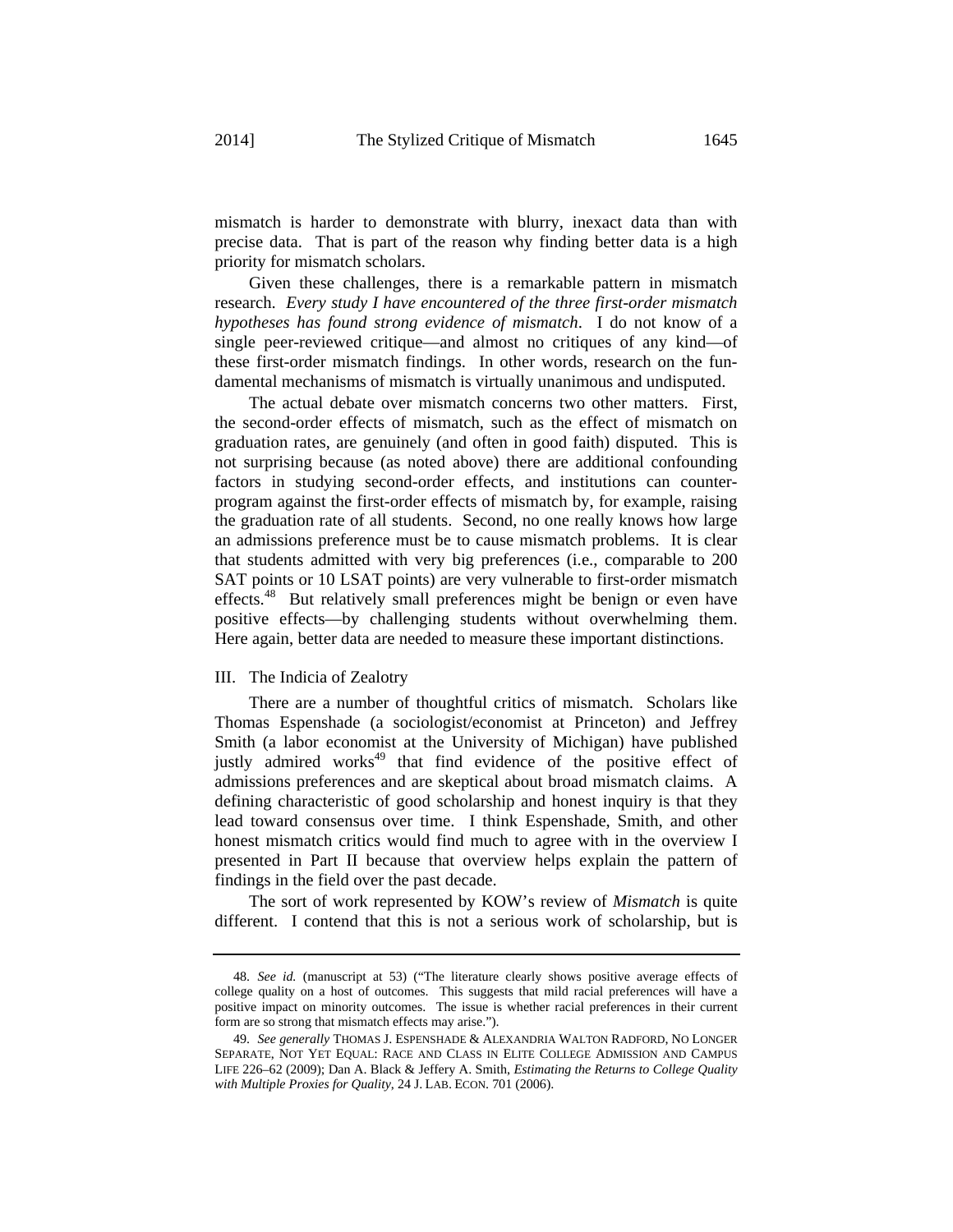instead a polemic authored by Zealots. But how can one substantiate such a charge? How do we know zealotry when we see it?

First, the Zealots are not interested in shades of gray. They paint the debate about mismatch as a contest between good and evil, truth and falsehood. They are not interested in whether some mismatch hypotheses are strongly supported, while others are weaker—they insist that the mismatch argument is wrong from beginning to end. $50$  This sort of absolutism is typical of zealotry, but it is also strategically important to the anti-mismatch Zealots. If they concede that there is anything at all to mismatch, that raises immediate implications that they consider unacceptable. After all, if mismatch is partly right, then shouldn't there be a high-status, well-balanced commission to investigate it? Shouldn't universities and foundations support efforts to produce more and better data to evaluate the mismatch issue? No, acknowledging any truth to the mismatch argument is, to the Zealots, the same as opening Pandora's Box just a crack.

Second—and this follows from the first point—the Zealots studiously avoid direct engagement with the strongest evidence supporting the mismatch hypothesis. Of course, if one really has intellectual confidence in one's position, one should be eager to deal with the strongest argument and evidence of the "opposition." Certainly, this is what I and other mismatch defenders have done in the law-school-mismatch debate: we have taken apart the specific findings of the strongest empirical critics of law school mismatch, such as Ian Ayres and Richard Brooks, Jesse Rothstein and Albert Yoon, and Katherine Barnes, reanalyzed the exact data and models they use, and shown exactly where errors of analysis or interpretation occurred.51 Our conclusions are readily available for anyone to dispute; and tellingly, the authors themselves have not even attempted to rebut us. In contrast, one looks in vain through the work of the Zealots for engagement

<sup>50.</sup> *See* William C. Kidder & Angela Onwuachi-Willig, *Still Hazy After All These Years: The Data and Theory Behind "Mismatch*,*"* 92 TEXAS L. REV. 895, 940–41 (2014) (book review) (attempting to dismantle the entire mismatch theory); *see also* Lee C. Bollinger, *The Real Mismatch*, SLATE (May 30, 2013), http://www.slate.com/articles/news and politics/ jurisprudence/2013/05/supreme\_court\_and\_affirmative\_action\_don\_t\_make\_schools\_trade\_race\_f or\_class.html (contending that the mismatch theory is nothing but an argument "cloaked in new data and rhetoric"); Erwin Chemerinsky, Op-Ed., *Why Affirmative Action Matters to Minorities*, ORANGE COUNTY REG., Nov. 1, 2013, http://www.ocregister.com/articles/students-534224 affirmative-action.html (stating that the mismatch theory is "nothing but a rationalization for denying African-American and Latino students admission to the nation's elite college and universities").

<sup>51.</sup> *See, e.g.*, SANDER & TAYLOR, *supra* note 5, at 67–90 (responding, point-by-point, to various critics of mismatch); Sander, *supra* note 3, at 1978–2013 (same); Williams, *supra* note 31, at 173–76 (reviewing and critiquing the literature by Ayres & Brooks, *supra* note 2, and Rothstein & Yoon, *supra* note 2). *See generally* Doug Williams, Richard Sander, Marc Luppino & Roger Bolus, *Revisiting Law School Mismatch: A Comment on Barnes (2007, 2011)*, 105 NW. U. L. REV. 813 (2011) (conducting an in-depth critique of Barnes, *supra* note 2).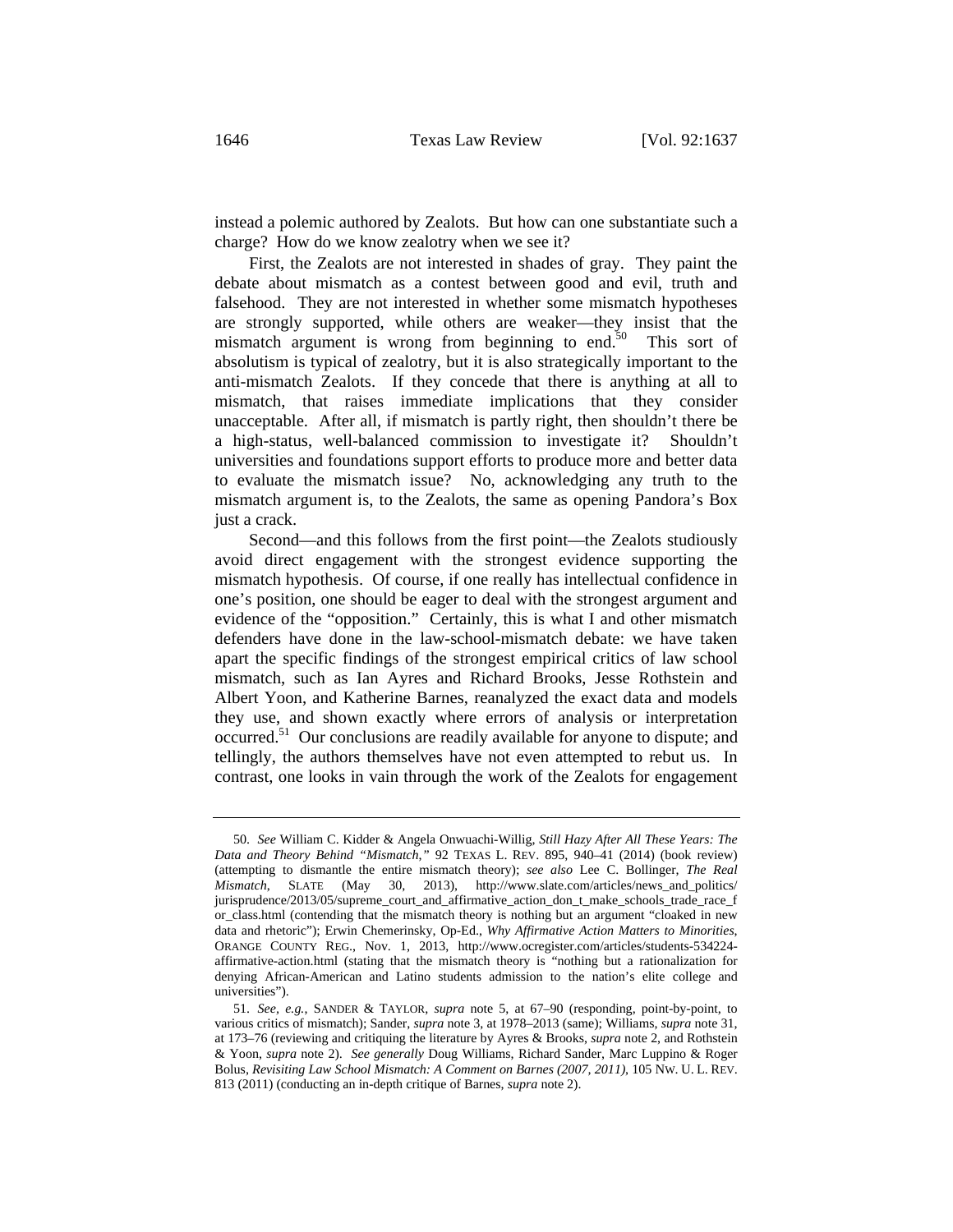with any of the work of Peter Arcidiacono, the Duke economist whose scholarship is preeminent in the field; Frederick Smyth and John McArdle, who used one of the best available datasets to study science mismatch; or Stephen Cole and Elinor Barber, authors of a landmark study on the role of academic mismatch in depleting the pipeline of African-American professors.52 These scholars, whose work is the gold standard of mismatch research, are virtually ignored by the Zealots.

Third, Zealots generally oppose the release of data. This is of course rather damning, since observers often correctly infer that the Zealots are afraid of what better data will show.<sup>53</sup> To a Zealot, however, more data simply empower the critics. As noted above, Zealots lack intellectual confidence in what the data will show; what they do have is emotional confidence that their cause is just. This combination means that Zealots have an ambivalent attitude towards data and certainly—in the context of the mismatch debate—oppose broad transparency in higher education.

 Fourth, Zealots consistently impugn the motives behind those finding evidence of mismatch. In particular, they often allege, with varying degrees of directness, that those who believe mismatch to be a problem are simply racists, eager to shut minorities out of elite institutions and return to a system of de facto segregation.<sup>54</sup>

Last, but certainly not least, Zealots have a problem with accuracy. Because they see themselves as serving a righteous cause in which facts are merely instruments of war, they tend not to be careful with factual claims. Sometimes this involves inventing claims out of whole cloth. More often, it means that arguments and evidence are distorted, sometimes a full one hundred eighty degrees. The Zealots are so misleading and selective in the evidence they present that they rarely provide a reliable guide to any topic they discuss.<sup>55</sup>

Both Kidder and Onwuachi-Willig are certainly Zealots in good standing. Both have repeatedly engaged in reckless attacks on mismatch, filled with wildly misleading and often factually erroneous claims.<sup>56</sup> Their

<sup>52.</sup> *See* sources cited *supra* note 6.

<sup>53.</sup> SANDER & TAYLOR, *supra* note 5, at 233.

<sup>54.</sup> *See* Chemerinsky, *supra* note 50 ("The mismatch theory is patronizing. It is advanced by conservative opponents of affirmative action, most of whom are white, to justify denying admission to elite colleges and universities to minority students on the ground that it is not good for them.").

<sup>55.</sup> *See, e.g.*, Richard Sander, Angela Onwuachi-Willig: The Shotgun Approach to Scholarly Exchange (February 2014) (unpublished handout) (on file with author) (providing factual comment on a series of claims Onwuachi-Willig made about mismatch at the 2013 Association of American Law Schools meetings in New Orleans); Richard H. Sander, Polemics Without Data: A Response to the Chambers et al. Critique (Jan. 14, 2005) (unpublished manuscript) (on file with author) (giving a point-by-point analysis of an early critique of law school mismatch written largely by Kidder).

<sup>56.</sup> *See* sources cited *supra* note 55.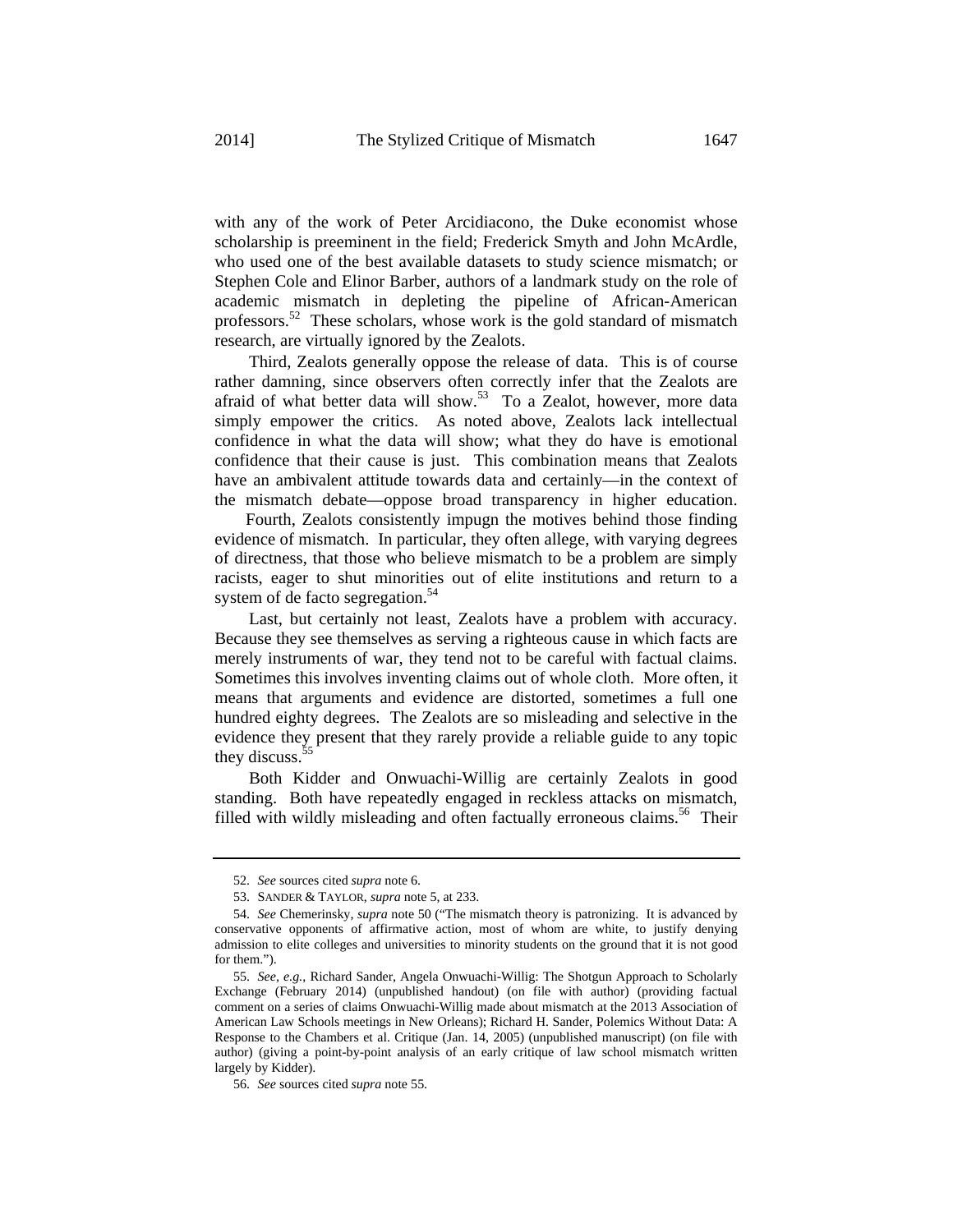collaboration in reviewing *Mismatch* pretty much guarantees that their review will be high on ideological fervor and very low on factual accuracy and social-scientific competence. The three Parts that follow examine, in reverse order, what I take to be the three main points of the KOW review.

#### IV. Are Mismatch Hypotheses Racist?

An example of Zealot characteristic number 4—impugning the motives of mismatch scholars—comes near the end of KOW's review:

[T]he one-sided nature of Sander and Taylor's arguments—the very way in which the two authors seem to pay no attention to white students with grades and scores that are comparable to those of allegedly "mismatched" students of color—exposes a fatal flaw about claims in their research. After all, if mismatch were such a problem, why would Sander and Taylor specifically link their analyses predominantly to race and affirmative action? . . . [For example,] they could make broader claims that include legacies nearly all white students who find themselves "mismatched" at their institutions.

 For many of [the critics of affirmative action], their concerns are not so much about merit and consistency but rather about whom they view (whether consciously or unconsciously) as belonging and not belonging at selective institutions  $\ldots$ .<sup>57</sup>

If one had never read *Mismatch*, or other work by mismatch scholars, this might sound like a persuasive argument. Someone familiar with my work, however, would know that KOW are as wrong as they can be. For example, early in *Mismatch*, Stuart Taylor and I address this issue squarely:

How do racial preferences compare with other sorts of preferences used by colleges, such as those for athletes and legacies?

 Liberal arts colleges extend admissions preferences to all sorts of applicants for a wide variety of reasons. At least some scholars have argued that athletic and legacy preferences are comparable in size to racial preferences. If preferences cause mismatch, why are we focusing on *racial* preferences?

 The reasons include the long-standing visibility of racial preferences as a hotly contested political and legal issue that has roiled state and national politics and repeatedly engaged the Supreme Court, the nation's tortured history on issues of race, plus the unavailability of much reliable data on legacy and athletic preferences. The vast majority of datasets about higher education and college students—including nearly all those we draw from for this book—identify the race of students but do not identify whether a

<sup>57.</sup> Kidder & Onwuachi-Willig, *supra* note 50, at 936–38 (footnotes omitted).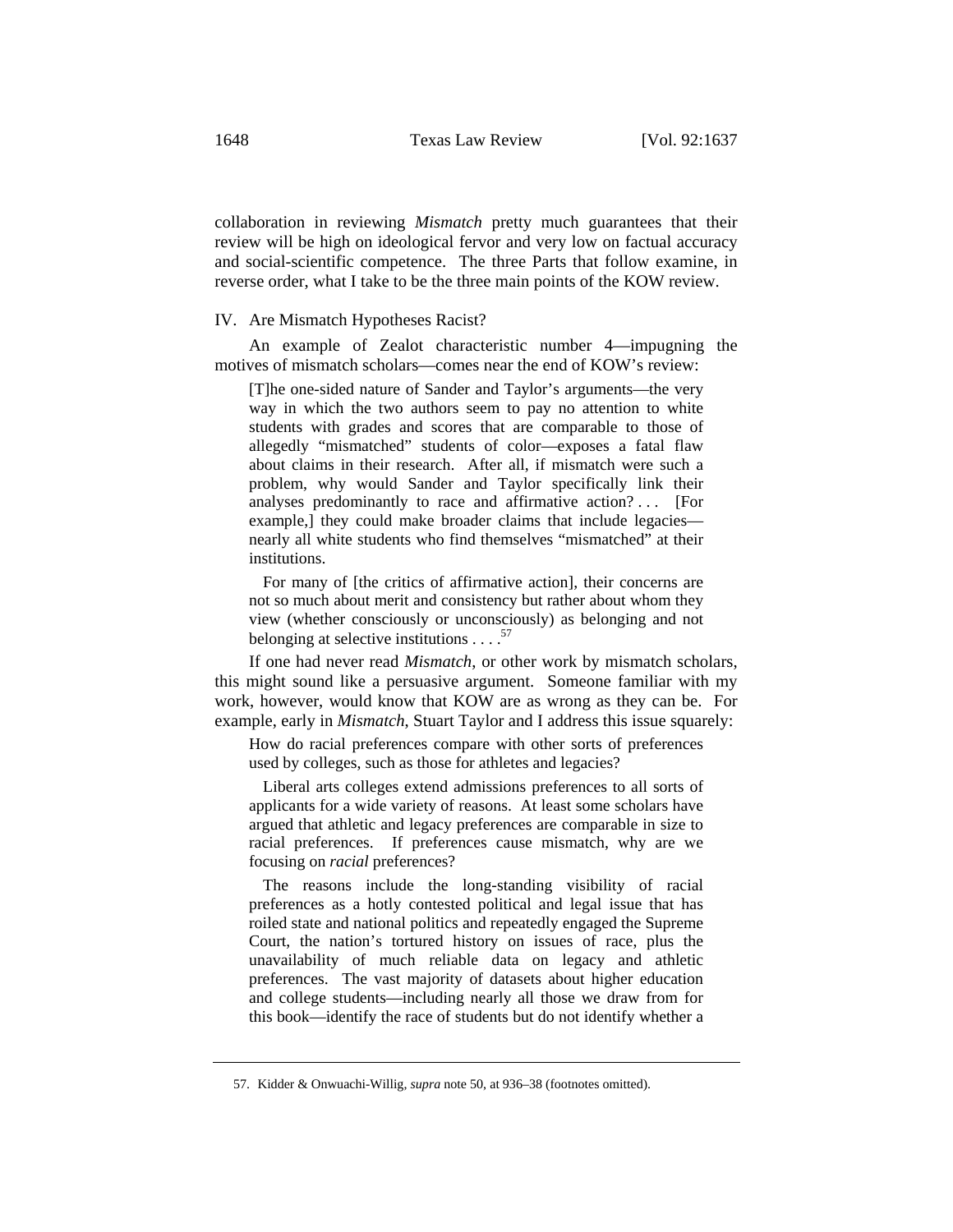student is a legacy or received an athletic preference. We therefore know a great deal about the operation and effects of racial preferences but relatively little about athletic and legacy preferences. The limited data we have seen and the secondary sources that discuss legacy and athletic preferences often tell contradictory stories as to the size and pervasiveness of these preferences. Such data as we have seen plus much anecdotal evidence suggest, if inconclusively, that legacy preferences and many athletic preferences affect many fewer students, and are on average significantly smaller than racial preferences.

 What does seem true is that the mismatch operates in much the same way across racial lines. Whenever we have documented a specific mismatch effect, we have found that it applies to all students who have much lower academic indices than their classmates. One can imagine reasons why mismatch might be mitigated in the case of some athletes (because the school provides them with targeted academic support) or some legacies (because they received a stronger secondary education than their numerical indices suggest), but our limited evidence suggests that these groups, when they receive large preferences, are vulnerable to the same mismatch effects we document for racial minorities.<sup>58</sup>

Given this prominent passage in the book, how could KOW make the argument they do? One possibility is that neither of these authors actually read *Mismatch*, even though they wrote a lengthy review of the book. Another possibility is that they simply do not care whether what they write is accurate—that they are writing to the converted, to people who want to hear their preexisting attitudes about affirmative action and mismatch confirmed and will not question the source of confirmation too carefully. In either case, KOW's willingness to make such a toxic claim in the face of contrary evidence pretty much sums up why they should be dismissed as Zealots.

Although nothing more need be said to dispose of KOW's claim on this point, it is worth lingering for a moment on the broader subject of the underlying racial implications of mismatch. In my view, the thrust of mismatch research is racially progressive. Education scholars have puzzled for decades over large racial disparities in such things as college grades, bar passage, and STEM degree attainment.<sup>59</sup> A basic finding of much

<sup>58.</sup> SANDER & TAYLOR, *supra* note 5, at 27.

<sup>59.</sup> *See, e.g.*, WILLIAM G. BOWEN & DEREK BOK, THE SHAPE OF THE RIVER 77 (1998) (discussing "a troubling phenomenon often called 'underperformance.' Black students with the same SAT scores as whites tend to earn lower grades"). For a similar discussion in Kidder's own work, see Chambers, Clydesdale, Kidder & Lempert, *supra* note 2, at 1877–81, stating: "Sander is wrong when he concludes that the current lower performance by African Americans in law school is 'a simple and direct consequence of the disparity in entering credentials between blacks and whites.' It is not. Exactly why African Americans perform somewhat less well in law school than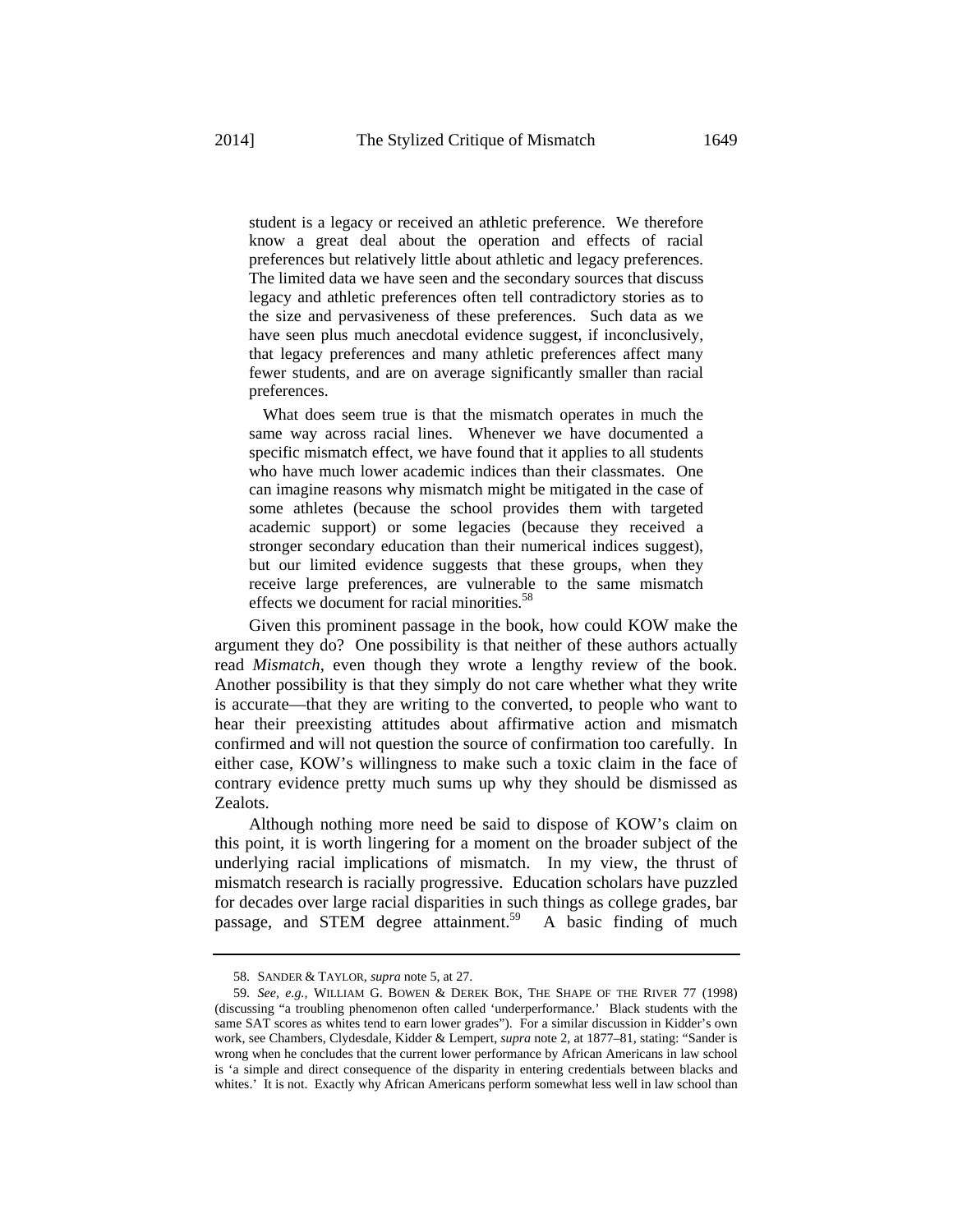mismatch research is that these differences can be *completely* explained in nonracial terms, as consequences of the operation of admissions preferences. My original article on law school mismatch stressed that racial differences in both law school grades and bar passage fully disappeared, or at least became trivial, when one controlled for preferences.<sup>60</sup> Smyth and McArdle showed that black, Hispanic, and white rates of STEM degree attainment similarly vanished when one controlled for preferences.<sup>61</sup> Arcidiacono and his colleagues showed that when one took into account both preferences and the attrition from technical majors that often accompanies large preferences, racial differences in undergraduate grades at Duke vanished.<sup>62</sup> In every case, these works have *emphasized* these findings about racial equality. All this work powerfully rebuts the idea that racial differences in academic performance are mysterious or inexplicable.

Similarly, when sufficiently good data can be found to study mismatch among white students, the underlying dynamics are strikingly similar. Jane Bambauer and I wrote an entire, well-known article about the career tradeoff between attending a more elite law school and attending a less elite school where one gets better grades.<sup>63</sup> Bambauer and I limited much of our analysis to whites—specifically to avoid confounding race and mismatch and found strong and consistent evidence that students attending more elite schools at the price of performing well academically had worse job-market outcomes.<sup>64</sup>

# V. KOW as Empiricists

Much of KOW's review engages with very little of the actual empirical work presented in *Mismatch*. When they do, KOW's discussions are either deliberately misleading or completely clueless—and sometimes both at the same time. In this Part, I will examine in detail KOW's most extensive and specific critique of my scholarship: the debate over whether affirmative action bans "chill" or "warm" minority interest in the affected schools. $65$ 

64. *Id.* at 896–97, 925.

their credentials would predict remains unclear." Interested readers should see my response, Sander, *supra* note 3, at 1967–69.

<sup>60.</sup> *See* Sander, *supra* note 1, at 429, 444–45.

<sup>61.</sup> Smyth & McArdle, *supra* note 35, at 371–74.

<sup>62.</sup> Peter Arcidiacono et al., *What Happens After Enrollment? An Analysis of the Time Path of Racial Differences in GPA and Major Choice*, 1 IZA J. LAB. ECON., Oct. 9, 2012, no. 5, at 1, 19– 20.

<sup>63.</sup> *See* Richard Sander & Jane Bambauer, *The Secret of My Success: How Status, Eliteness, and School Performance Shape Legal Careers*, 9 J. EMPIRICAL LEGAL STUD. 893, 894 (2012).

<sup>65.</sup> This is not only the subject of Chapter 8 of *Mismatch* but also of a separate article. *See generally* SANDER & TAYLOR, *supra* note 5, at 131–42; Kate L. Antonovics & Richard H. Sander, *Affirmative Action Bans and the "Chilling Effect*,*"* 15 AM. L. & ECON. REV. 252 (2013). For KOW's critique, see Kidder & Onwuachi-Willig, *supra* note 50, at 921–35.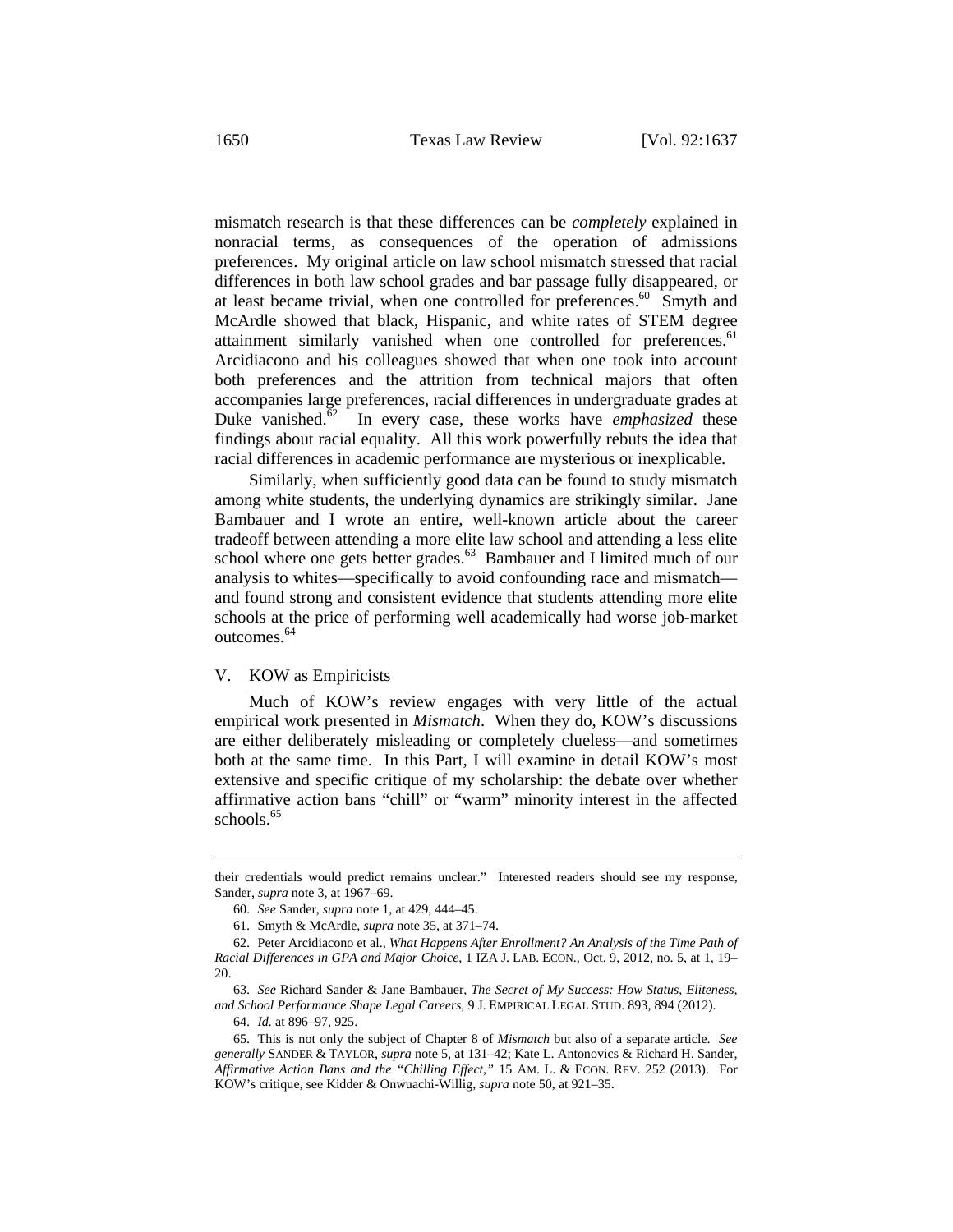For over a decade, many of the staunchest defenders of affirmative action have argued that the reduction or elimination of racial preferences would have a "chilling effect" on minority students—that black and Hispanic students would tend not to apply to schools where they were present in smaller numbers and, if they did apply, would be less likely to enroll even if they were offered admission.<sup>66</sup> California's adoption of Proposition 209 (Prop. 209) provided a unique opportunity to test this theory rigorously, since, in 1998, undergraduate admissions at the University of California (UC) abruptly changed from a system that used large racial preferences to one that officially did not consider race.<sup>67</sup> In 2008, a group of labor economists (including me) obtained detailed data from UC on admissions and enrollment before and after 1998. Kate Antonovics, a labor economist at the University of California, San Diego, undertook a series of studies of the "chilling effect"; I coauthored the first of these studies, which appeared in the *American Law and Economics Review* in the summer of 2012. Antonovics and I found that, contrary to the chilling effect hypothesis, Prop. 209 seemed to create a "warming effect" that is, *ceteris paribus*, minority applicants were substantially *more* likely to accept an offer of admission from a given UC school after Prop. 209 than before.<sup>68</sup> This was especially true at the most elite campuses that had, before Prop. 209, used the largest preferences.<sup>69</sup> An implication of our research is that black and Hispanic high school students might actually prefer to go to college on a campus where it was known (or at least believed) that preferences had not been used in admissions.<sup>70</sup>

Part of what made our study important, and credible to economists who reviewed the manuscript, $71$  was the data we had and our study design. We had information on essentially all freshman applicants to all eight of the University of California campuses for the three years before and the three years after the implementation of Prop. 209.<sup>72</sup> We knew all the campuses to which students applied, which campuses had offered them admission, and which ones they had accepted and attended.<sup>73</sup> On the other hand, we did not know (because the university would not disclose) whether the students labeled "underrepresented minorities" in our data were blacks, Hispanics, or

<sup>66.</sup> Antonovics & Sander, *supra* note 65, at 252–53.

<sup>67.</sup> *Id.*

<sup>68.</sup> *Id.* at 253–54, 295.

<sup>69.</sup> *See id.* at 272, 278.

<sup>70.</sup> SANDER & TAYLOR, *supra* note 5, at 156.

<sup>71.</sup> The *American Law and Economics Review* is considered a leading peer-reviewed journal in legal academics; peer reviewers closely scrutinize the logic of the argument to make sure the conclusions are well-supported, both conceptually and empirically. *See About the Journal*, AM. L. & ECON. REV., http://www.oxfordjournals.org/our\_journals/alecon/about.html.

<sup>72.</sup> Antonovics & Sander, *supra* note 65, at 253–54.

<sup>73.</sup> *Id.*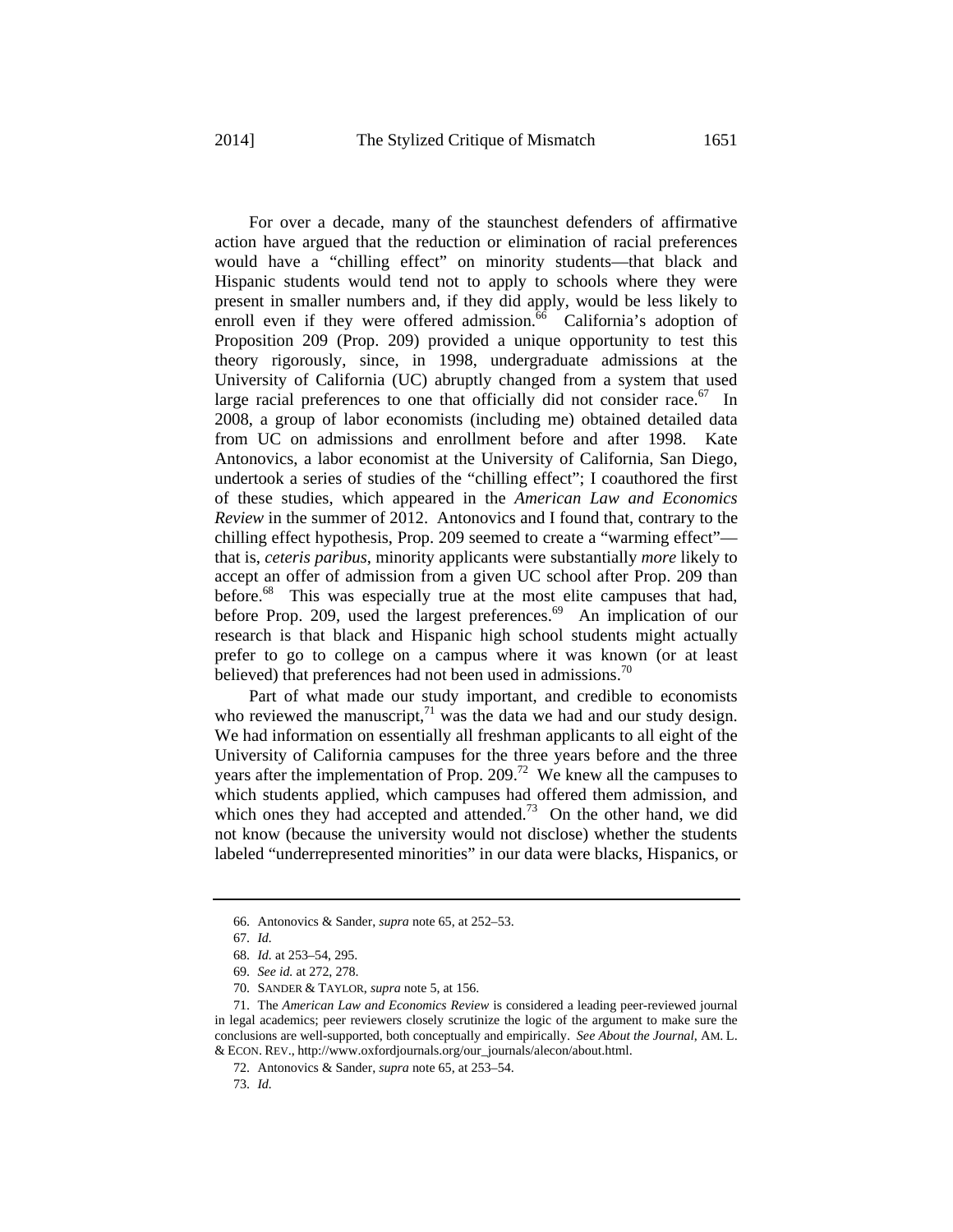Native Americans, and our data were grouped into three-year cohorts rather than single years.<sup>74</sup> We could not, therefore, estimate warming effects for individual minority groups or individual years.

KOW's discussion of our warming effect work begins with a breathless unmasking of our work:

Sander and Taylor claim that, under Prop. 209 at UC campuses, ... ["]race-neutrality attracted many, many more black and Hispanic students than it repelled." However, the Antonovics and Sander data show that URM yield rates to the *UC system* went down (in absolute and relative terms) after Prop. 209 *even though* URM yield rates purportedly *went up on individual UC campuses*. Thus, as a claim about numbers, Sander and Taylor's claims make little sense  $\ldots$ .<sup>75</sup>

This is a classic Zealot passage, managing to convey in just a couple of sentences the ideas that mismatch scholars are tricky (note the use of the word "purportedly"), inept ("makes little sense") and wrong (UC yield rates actually went up after Prop. 209!). Once again, KOW are clearly counting on readers not doing any homework. KOW "discovered" that UC yield rates went up by reading our article, but they neglected to quote what we say about it, near the very beginning of our discussion of our results:

[W]e see that yield rates for URMs [after Prop. 209] increased at each of the eight [UC] campuses, but decreased for the UC system as a whole. This apparent paradox is easily explained. If URMs are admitted to a smaller number of UC schools after Prop[.] 209, they may be less likely to attend any UC school, but more likely to attend each school to which they are accepted.<sup>76</sup>

Because of the general increase in applications after Prop. 209's enactment, acceptance rates for all students went down after 1997, but they (of course) went down especially sharply for the URMs who had received significant admissions preferences before Prop. 209. Thus, imagine two otherwise similar students who applied to the University of California, Los Angeles (UCLA, a top national university), and the University of California, Santa Barbara (UCSB, an excellent school but significantly less elite than UCLA), in 1996 (in our "before" period) and in 1998 (in our "after" period). To understand the chilling/warming effect on enrollment, we are interested in whether that student became more likely or less likely to enroll in a UC school if offered admission. To do so, we of course want to hold the student's selection set within the UC system constant. Consider four possible outcomes:

<sup>74.</sup> *Id.* at 266.

<sup>75.</sup> Kidder & Onwuachi-Willig, *supra* note 50, at 923 (footnotes omitted).

<sup>76.</sup> Antonovics & Sander, *supra* note 65, at 270–72.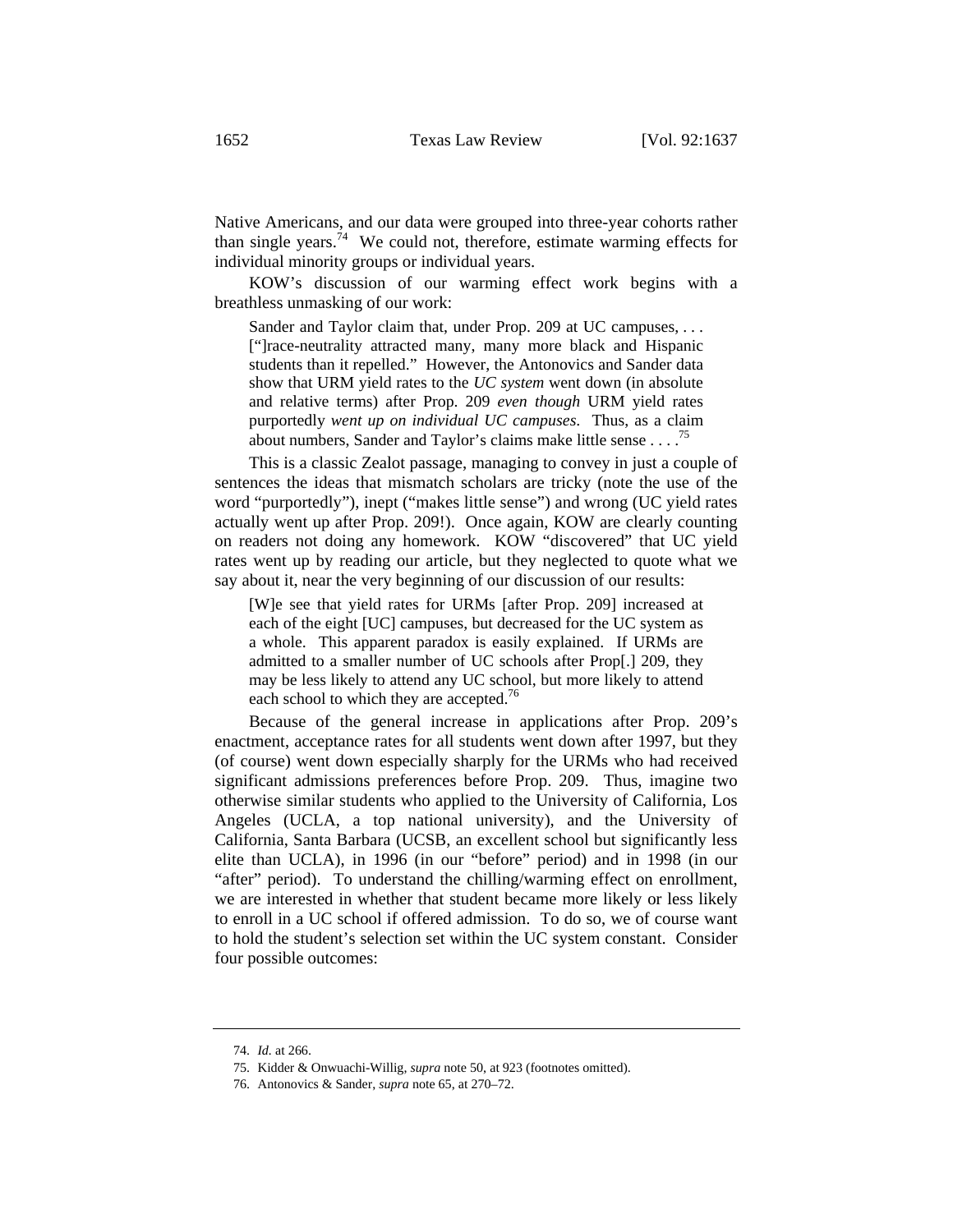|                 | <b>Students and Successful</b> |                      |                                                     |
|-----------------|--------------------------------|----------------------|-----------------------------------------------------|
| <b>Scenario</b> | <b>Applications</b>            |                      | <b>Relevance</b>                                    |
| 1               | Student A 1996                 | UCLA,<br><b>UCSB</b> | Match relevant for<br>evaluating chilling<br>effect |
|                 | Student B 1998                 | UCLA,<br><b>UCSB</b> |                                                     |
| $\overline{2}$  | Student A 1996                 | UCLA,<br><b>UCSB</b> | Not a direct match                                  |
|                 | Student B 1998                 | <b>UCSB</b>          |                                                     |
| 3               | Student A 1996                 | <b>UCSB</b>          | Match relevant for<br>evaluating chilling<br>effect |
|                 | Student B 1998                 | <b>UCSB</b>          |                                                     |
| 4               | Student A 1996                 | <b>UCSB</b>          | Not a direct match                                  |
|                 | Student B 1998                 | UCSA,<br><b>UCLB</b> |                                                     |

**Table 1**

The nature of our analysis, then, is to compare students who had the same UC choice set before and after Prop. 209 and who were otherwise comparable in their academic, socioeconomic, racial, and other characteristics that we could control in the dataset.<sup> $77$ </sup> The data show that post-Prop. 209, enrollment rates in general went up, but they went up most for URM students, especially at the most elite campuses.<sup>78</sup>

It is not possible that KOW saw our table (where we document the discrepancy between UC-wide and individual-campus yield rates) but did not see our explanation of the "apparent paradox" and why the numbers we use are the appropriate ones for our warming effect analysis. So two things follow. First, KOW realize that their basic criticisms of the warming effect research are wrong; and second, KOW deliberately mislead their readers by

<sup>77.</sup> *Id.* at 263–65. Any other method would create obvious misleading inferences that would, for example, preclude publication of the analysis in a competent peer-reviewed journal. Suppose, for example, that one compared a student admitted to UCLA and UCSB in the "before Prop. 209" period with an otherwise similar student who was admitted only to UCSB in the "after Prop. 209" period. The "after" student is much less likely to attend *some* UC school because her UC choice set is much less desirable. If she also has a scholarship offer from, say Pomona College, the "before" student may quite likely turn down Pomona to attend UCLA, but the "after" student will probably choose Pomona over UCSB. Now consider, with the same hypothetical, what happens to UCSB take-up rates. These will certainly be higher in the "after" period because some of the students rejected by UCLA will go to the best alternative UC school that admits them (for financial, geographic, or other reasons). So in this comparison, our "warming" estimate for UC as a whole would be distorted downward and our "warming" estimate for UCSB alone would be distorted upward. A correct analysis of the warming effect excludes both of these scenarios and only compares students who faced the same UC choice set before and after.

<sup>78.</sup> *Id.* at 270–72.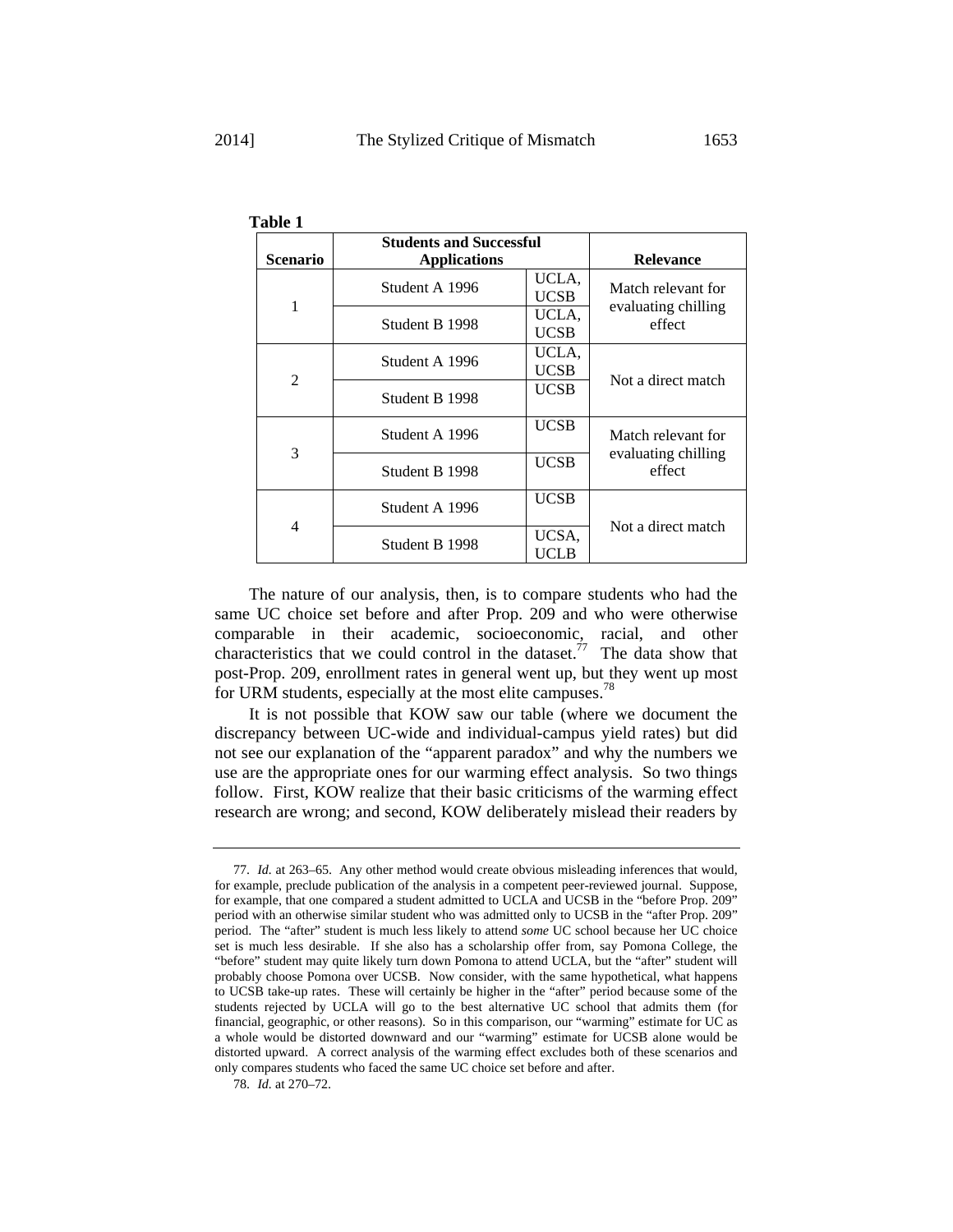suggesting that Antonovics, Taylor, and I were unaware of the dual sets of numbers.

But there's more. KOW further suggest that we mislead readers by ignoring or concealing a pattern within the data: the strongest URM students were, they suggest, less likely to enroll at higher rates; for these strong students enrollment rates went down, and the enrollment increase occurred only for students in the bottom third of the acceptance pool.<sup>79</sup> As Kidder wrote in an earlier review of our book:

[The warming effect claim] is based on methodologically questionable statistical adjustments that obfuscate this stubborn fact about freshmen admitted to UCLA: in the four years prior to Proposition 209, 24 percent of the African Americans in the top third of the admit pool chose to come to UCLA. In the first four years after Prop 209 the yield rate plummeted to 8 percent. There were less extreme drops in the middle-third of UCLA's admit pool, and in the top third of black admits at the other UC campuses. In short, after Proposition 209 a larger share of top black students admitted to UC campuses chose to reject offers from UC in favor of selective private universities . . . . 80

The "methodologically questionable statistical adjustments" are not elaborated upon; this presumably is another reference to Kidder's confusion about (or obfuscation of) the difference between UC-wide and individual school-level enrollment rates. But let us examine his claim about the loss of top students:

First, Kidder's use of "thirds" of the admit pool is highly misleading. He is not referring to "thirds" of black admits, but "thirds" of all students. During the years in question, only about 5% of admitted blacks fell in his definition of the "top" of the pool, while something like 75%–80% of admitted blacks fell into the "bottom third."<sup>81</sup> One might reasonably conclude that whatever the internal patterns might be, what happens to the bottom third of admitted blacks is especially important. But in any event, the huge size of the bottom third relative to the top third is at least a relevant fact to lay before the reader! Kidder deliberately conceals this information, again in classic Zealot fashion.

Second, Antonovics and I attempted to replicate Kidder's numbers, but we could not. In our data (which, recall, combined blacks, Hispanics, and

<sup>79.</sup> *See* Kidder & Onwuachi-Willig, *supra* note 50, at 926.

<sup>80.</sup> William Kidder, *A High Target for "Mismatch": Bogus Arguments about Affirmative Action*, L.A. REV. BOOKS (Feb. 7, 2013), http://lareviewofbooks.org/review/a-high-target-formismatch-bogus-arguments-about-affirmative-action#.

<sup>81.</sup> According to the data Kidder provided, 3,428 blacks are admitted to UCLA during the period he examines (1994 through 2001), of whom 177 are in the "top third" (the term used in his data), and 2,805 were in the "bottom third."*See* Reply Memorandum from William Kidder, Univ. of Cal., Riverside, to author (July 29, 2013) (on file with author).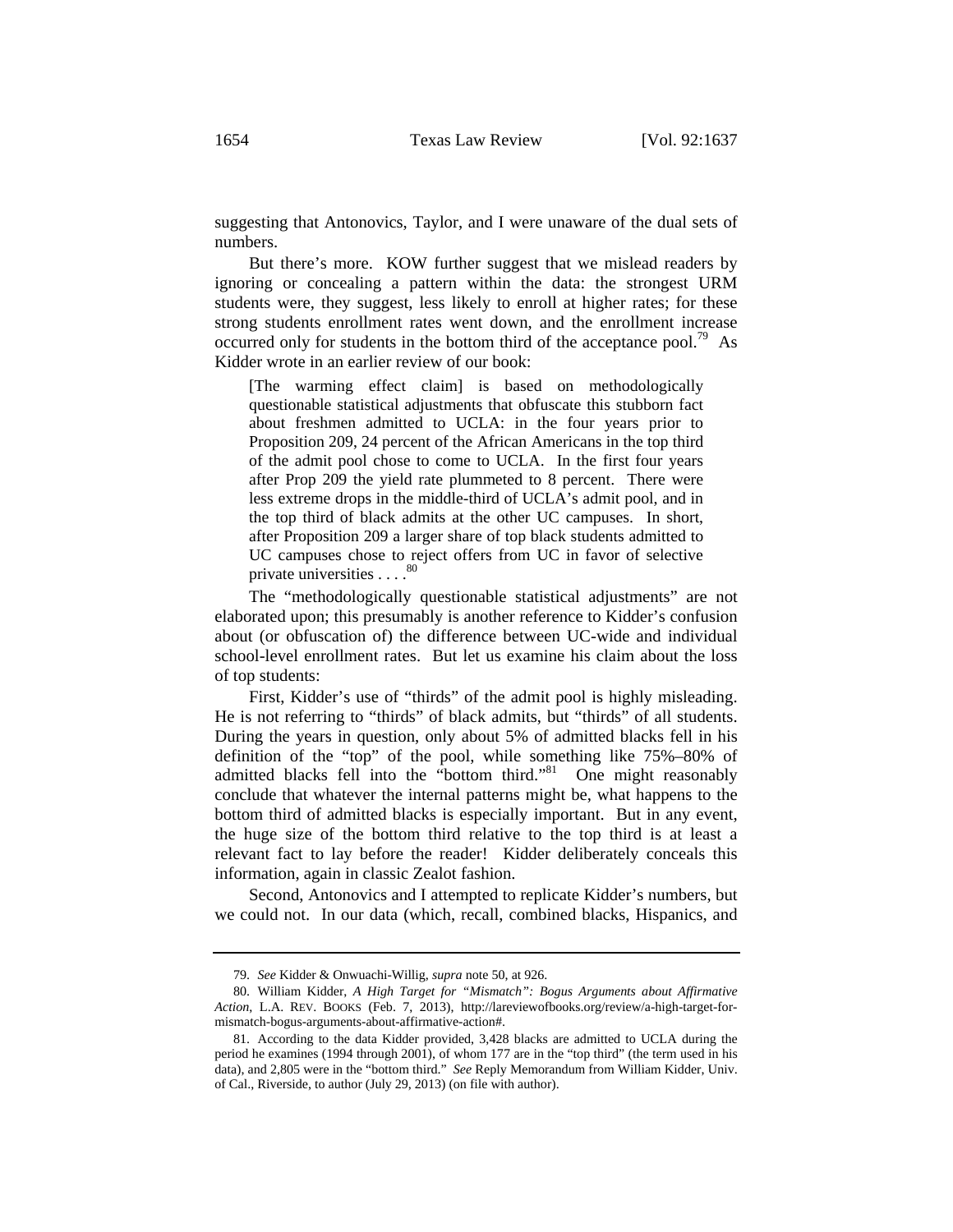American Indians into one "URM" category at the insistence of UC administrators), the change in yield rates at UCLA before and after Prop. 209 are as follows:

| <b>Tercile</b><br>(thirds of all admits)<br>of UCLA URM Admits | <b>UCLA</b><br><b>URM Yield Rate,</b><br>1995-1997 | <b>UCLA</b><br><b>URM Yield Rate,</b><br>1998-2000 |
|----------------------------------------------------------------|----------------------------------------------------|----------------------------------------------------|
| Bottom $(9,297)^*$                                             | 42%                                                | 54%                                                |
| Middle $(1,806)^*$                                             | 24%                                                | 28%                                                |
| Top $(692)^*$                                                  | 13%                                                | 17%                                                |

**Table 2** 

\* The total number of URM students in each tercile is shown in parentheses.

Our data show *increases* in URM yield rates across the spectrum, though the increase is largest for the academically weakest students. We asked Kidder for the data he claimed to have for all eight campuses. He sent us his UCLA data but refused to send his data for the other seven campuses. His data were similar to ours, but did not quite match. We then looked at a third source—the data on freshmen that were posted on a website maintained by UC's Office of the President (UCOP). $82$  It matched our data but not Kidder's data. Our data came directly from UCOP (indeed, we paid UCOP for it), has been publicly available for years to any researcher who asks for it, and has been used in several published, peerreviewed studies and reports.<sup>83</sup> Kidder may be right about a decrease in yield rates at UCLA for a handful $84$  of the very top blacks—but if so, there was a far more than offsetting for top Hispanics, and I'm confident there were increases for top blacks at other campuses (the ones for which Kidder will not share his data).

Another point is worth making. Antonovics and I emphasized in our paper that the warming effect *was* strongest for students with lower academic credentials. $85$  We thought this suggested that such students might particularly value attending a school with professedly race-neutral policies since students with lower credentials might be more concerned about being

<sup>82.</sup> Which are apparently no longer available due to budget constraints. Kidder & Onwuachi-Willig, *supra* note 50, at 913 n.82.

<sup>83.</sup> *See* Antonovics & Sander, *supra* note 65, at 265–66; Kate Antonovics & Ben Backes, *Were Minority Students Discouraged from Applying to University of California Campuses After the Affirmative Action Ban?*, 8 EDUC. & FIN. POL'Y 208 (2013).

<sup>84.</sup> If, arguendo, Kidder is correct about his alleged decline in yield rates for top blacks at UCLA, this translates (by his numbers) into the loss of *three* black students per year. In contrast, the broader warming effect we measured for UCLA translates into *close to one hundred* additional underrepresented minority students enrolling each year.

<sup>85.</sup> Antonovics & Sander, *supra* note 65, at 293.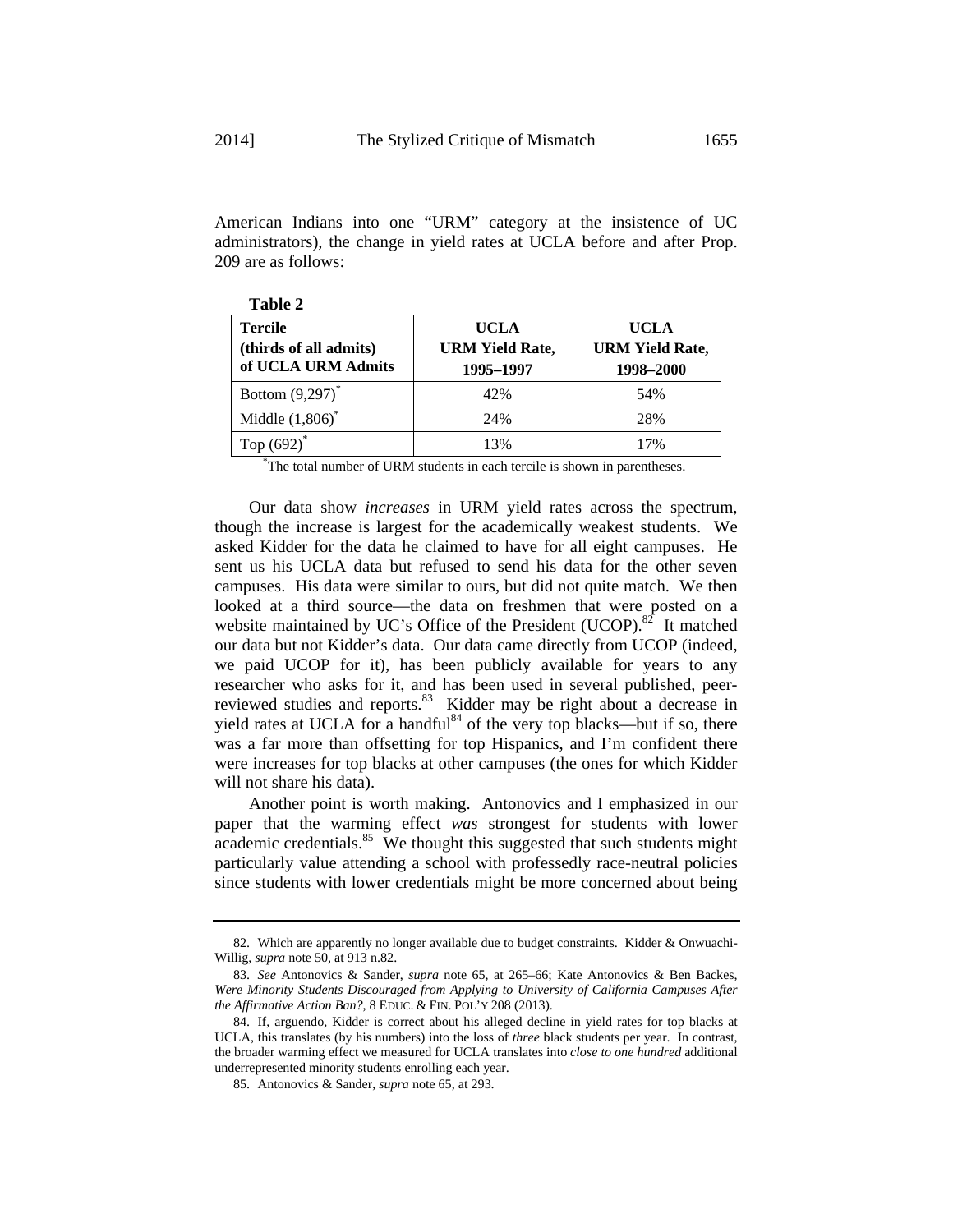stereotyped as a "preference recipient."<sup>86</sup> KOW's implication that this pattern somehow undermines our conclusion is sheer nonsense.

In fact, I hope readers see that KOW's discussion of the warming effect is much worse than nonsense—it is a series of deliberately misleading distortions of both the data and our (Antonovics's and my) analysis. Once again, KOW are engaged in zealotry, not reasoned discussion.

#### VI. Ignoring the Literature

The bulk of KOW's review is dedicated to the claim that *Mismatch* simply cherry-picks data and studies to fit its arguments: "Sander and Taylor failed throughout their book to look beyond the miniscule number of studies that support their claims and, in so doing, neglected to respond to mountains of research by many of the world's top social scientists that have found such claims about mismatch to be empirically groundless."87 If true, this would be a powerful critique indeed. But here again, KOW write as Zealots, not as academics. Their "cherry-picking" argument is based on a breathtaking exercise of their own in cherry-picking and irresponsibly distorting the arguments made in a broad swath of mismatch-related research.

A good place to begin is the caveat with which KOW open their review: "We were assigned a word limit for our Review, . . . so we have narrowed our Review to a few areas in Parts II and III of *Mismatch* . . . . "<sup>88</sup> Yes, indeed. *Mismatch* has eighteen chapters, and KOW focus on half of Chapter 6, parts of Chapter 8 (the "warming effect" issue discussed above), and parts of Chapter 9. How can they then make a claim of what we do "throughout [the] book"? If they really believe that we ignore critics of mismatch, why did they completely ignore Chapter 5, for example, which is titled "The Debate on Law School Mismatch" and is largely devoted to a point-by-point analysis of the major critiques of law school mismatch?<sup>89</sup> In fact, throughout the book we discuss scholars who have either criticized mismatch or have found contrary evidence, from Ian Ayres to William Bowen to Marta Tienda. $90\,$  I would guess that for every three scholars we discuss who have found mismatch effects in their research, we discuss two who have critiqued it. Aside from the warming effect and racism issues discussed above, KOW's review focuses on two types of mismatch effects:

<sup>86.</sup> *Id.* at 288–90.

<sup>87.</sup> Kidder & Onwuachi-Willig, *supra* note 50, at 935–36.

<sup>88.</sup> *Id.* at 896.

<sup>89.</sup> SANDER & TAYLOR, *supra* note 5, at 67–90.

<sup>90.</sup> *See, e.g.*, *id.* at 77–87 (discussing Ayres); *id.* at 106–08, 236 (Bowen); *id.* at 107 (Tienda).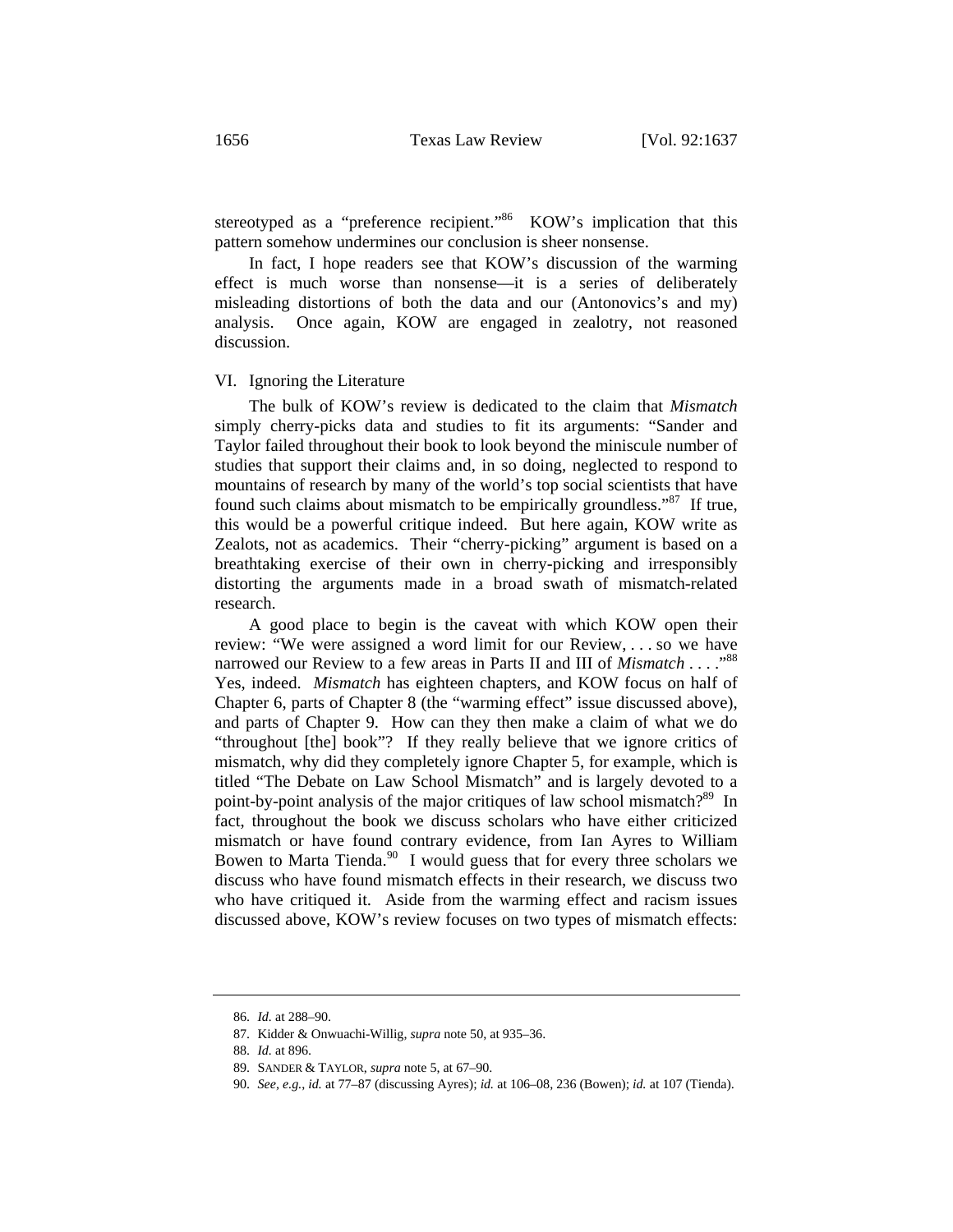graduation rates and post-graduation earnings. $91$  This was not an accidental selection. Recall the distinction I drew in Part II between the first-order, direct types of mismatch effect and the second-order, less direct consequences. As I observed, there is an extensive literature on these firstorder effects (learning mismatch, competition mismatch, and social mismatch), and it is virtually unanimous in concluding that these various types of mismatch are real and substantial. If KOW wish to argue that mismatch is a chimera, why do they *exclusively* focus on second-order

effects? Presumably because only here can they find any support *at all* for

their views. Cherry-picking indeed.

It is important to emphasize this fundamental point: the anti-mismatch Zealots are uniform in avoiding any discussion or acknowledgement of the various first-order mismatch effects. For example, in the wave of supposed law-school-mismatch rebuttals published by a variety of scholars in 2004 through 2007, none of the critics engaged with the key mismatch issue: that law school mismatch caused students to learn less and thus to be more likely to fail the bar on their first attempt. As Doug Williams explained in his 2013 peer-reviewed study of law school mismatch, this fundamental learning question was curiously neglected, and yet the evidence for it was overwhelming. $92$ 

 So, in similar fashion, KOW ignore the vast first-order literature—and the bulk of *Mismatch* itself—to argue that the evidence on such secondorder effects as college graduation and post-graduate earnings is mixed. Here, at least, we are in a sort of agreement. As Taylor and I note in *Mismatch*, at the very beginning of our discussion of this literature: "Do black and Hispanic students end up flourishing [at elite] college[s] and graduating at high rates despite whatever mismatch problems may exist? Are the benefits of getting a preference into a more elite school in the end worth the costs? These are big questions—and honestly contested ones.<sup>"93</sup>

Readers of KOW's review will, I think, be taken aback by this quote because it is completely at odds with their characterization of our book. Yet it captures the spirit of our discussion of these issues and my own attitude towards them. Indeed, I am happy to report that there has been striking progress over the past year in bringing higher education leaders, scienceeducation specialists, and mismatch critics into a significantly more candid and productive discussion of mismatch, trying to distinguish where it is a

91. *See* Kidder & Onwuachi-Willig, *supra* note 50, at 897–916 (discussing graduation rates); id. at 916–21 (discussing post-graduation earnings).

<sup>92.</sup> Williams, *supra* note 31, at 176. Another example of the Zealots avoiding any of the firstorder mismatch issues, or the literature finding compelling evidence of them, is the Empirical Scholars Brief, discussed *infra* Part VII.

<sup>93.</sup> SANDER & TAYLOR, *supra* note 5, at 93.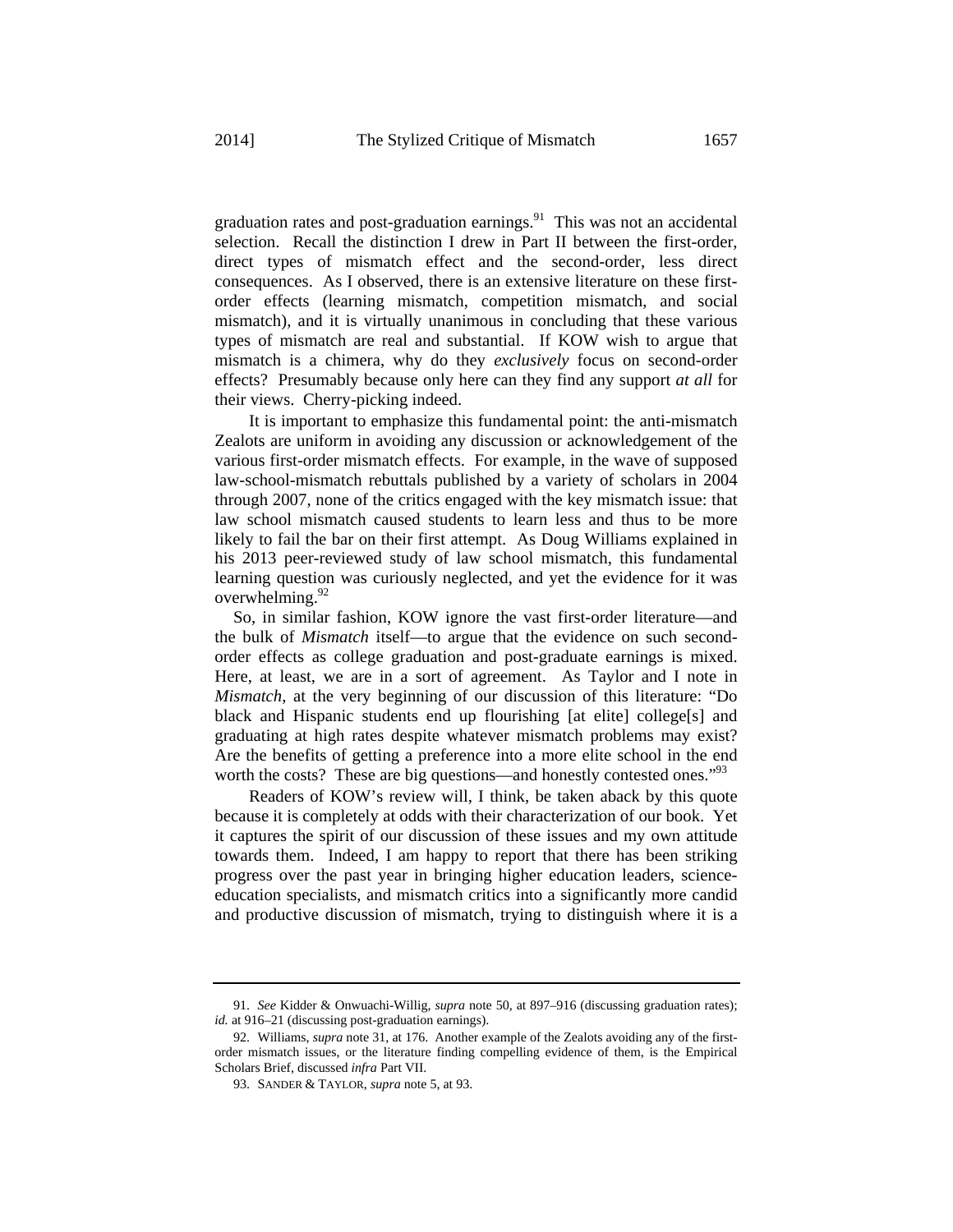greater or lesser problem and how—short of the complete elimination of admissions preferences—it can be countered.<sup>94</sup>

On the question of graduation mismatch, for example, I think the weight of evidence tilts toward the conclusion that this is not a significant problem at elite private schools or at elite law schools in general. In both cases, graduation rates (and grading scales) are now so high that there is virtually no margin at which mismatch can affect school completion. Yet one must also point out that the problems of learning mismatch and competition mismatch can still make preferences at such institutions quite harmful.

So, we see that this part of KOW's argument starts with two distortions: first, by completely ignoring the overwhelming literature on first-order mismatch effects, and second, by ignoring the nuanced way we view the evidence on second-order effects.

KOW then go on to distort virtually all of the literature on secondorder effects. As one might expect of Zealots, they seem incapable of fairly summarizing what any piece of mismatch scholarship shows. There are three types of misrepresentations: they imply weaknesses in work that finds evidence of mismatch; they characterize essentially neutral work as being anti-mismatch; and they ignore deficiencies in works that really do critique mismatch. Let me give a couple of examples of each phenomenon.

Two of the most powerful studies showing mismatch effects in college graduation or earnings are those by Audrey Light and David Strayer (published in the *Journal of Human Resources* in 2000<sup>95</sup>) and by Linda Loury and David Garman (published in the *Journal of Labor Economics* in 1995 $96$ ). KOW suggest that these two studies are too dated to be relevant anymore, on the grounds that the Loury–Garman article is based on "1972 high school seniors" and the Light–Strayer article is based on a "1979 survey."<sup>97</sup> This is fatuous. These studies are powerful in part because they are major longitudinal surveys, which follow national panels of young people into adulthood. Longitudinal studies necessarily cover a long period from inception to completion. The "1972" in the Loury–Garman source refers to the year when participants in the "National Longitudinal Study 1972" (known as the "NLS72") graduated from high school.<sup>98</sup> This major, federally funded study tracked these students through college and the first stages of their working careers, ending in the late  $1980s^{99}$ . At the time

<sup>94.</sup> *See supra* notes 6–7 and accompanying text.

<sup>95.</sup> Audrey Light & Wayne Strayer, *Determinants of College Completion: School Quality or Student Ability?*, 35 J. HUM. RESOURCES 299 (2000).

<sup>96.</sup> Linda Datcher Loury & David Garman, *College Selectivity and Earnings*, 13 J. LAB. ECON. 289 (1995).

<sup>97.</sup> Kidder & Onwuachi-Willig, *supra* note 50, at 898, 899 & n.20.

<sup>98.</sup> Loury & Garman, *supra* note 96, at 294.

<sup>99.</sup> *Id.*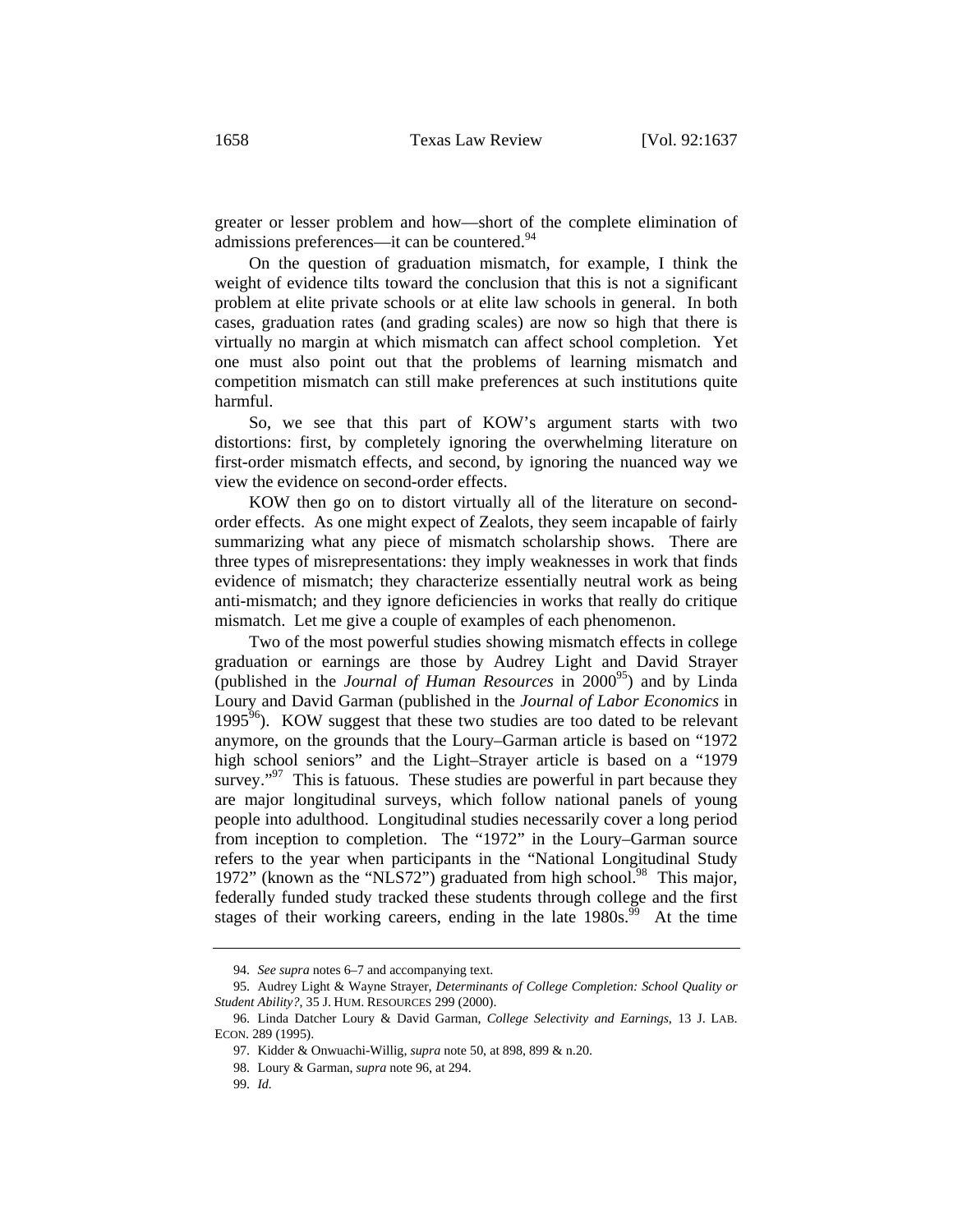Loury and Garman did their work, in the mid-1990s, the National Center for Education Statistics called the NLS72 "probably the richest archive ever assembled on a single generation of Americans."<sup>100</sup> The Light and Strayer work is based on the National Longitudinal Survey of Youth 1979, another major federal study which began in 1979 and is still ongoing.<sup>101</sup> Light and Strayer drew on data from 1979 through 1993 in their analyses.<sup>102</sup>

Thus, KOW are intentionally misleading readers when they imply that these economists were somehow selectively using very old data;<sup>103</sup> the scholars in each case were using relatively recent data from highly respected, state-of-the-art sources. KOW go on to argue that the studies should be discounted because "[u]ndeniably, there have been significant shifts in education and, more so, college admissions, since 1972 and  $1979.^{104}$  But KOW offer no specific reason to think there has been any change that would make these studies no longer germane. Is there any reason at all to think that the basic mechanisms of mismatch have changed in the past thirty years?

The Light and Strayer article remains an important study of graduation mismatch effects in large part because of the care with which the authors handled some of the crucial methodological problems involved in studying mismatch. They had good data for measuring a wide variety of student skills, they estimated individual student levels of mismatch, and they distinguished among many levels of college selectivity.<sup>105</sup> In contrast, most if not all of the most prominent critiques of mismatch do one or more of these things so poorly that I do not believe they could be published today in a well-respected economics journal. For example, the Alon and Tienda article<sup>106</sup> (much-admired by KOW) uses an extraordinarily crude metric for mismatch; most of the analysis is based on a division of all American colleges into two categories, "selective" and "nonselective."<sup>107</sup> Since nonselective institutions have low graduation rates for a whole host of reasons, this analytic choice essentially guarantees that Alon and Tienda

<sup>100.</sup> *National Longitudinal Study of 1972: Overview*, NAT'L CENTER FOR EDUC. STAT., http://nces.ed.gov/surveys/nls72/.

<sup>101.</sup> *See* Light & Strayer, *supra* note 95, at 306; *National Longitudinal Surveys: The NLSY79*, NAT'L LONGITUDINAL SURVEYS, http://www.bls.gov/nls/nlsy79.htm.

<sup>102.</sup> Light & Strayer, *supra* note 95, at 306.

<sup>103.</sup> *See* Kidder & Onwuachi-Willig, *supra* note 50, at 898 ("In fact, the two studies examining 'broader swaths of American higher education' that Sander and Taylor use to support their argument about lower graduation rates give the impression of being stuck in a timewarp from ten or fifteen years ago." (footnote omitted)).

<sup>104.</sup> *Id.* at 898–99.

<sup>105.</sup> *See* Light & Strayer, *supra* note 95, at 308–12 (dividing colleges into "quality quartiles" and using Armed Forces Quality Test scores to measure skill).

<sup>106.</sup> Sigal Alon & Marta Tienda, *Assessing the "Mismatch" Hypothesis: Differences in College Graduation Rates by Institutional Selectivity*, 78 SOC. EDUC. 294 (2005).

<sup>107.</sup> *See id.* at 303 tbl.2.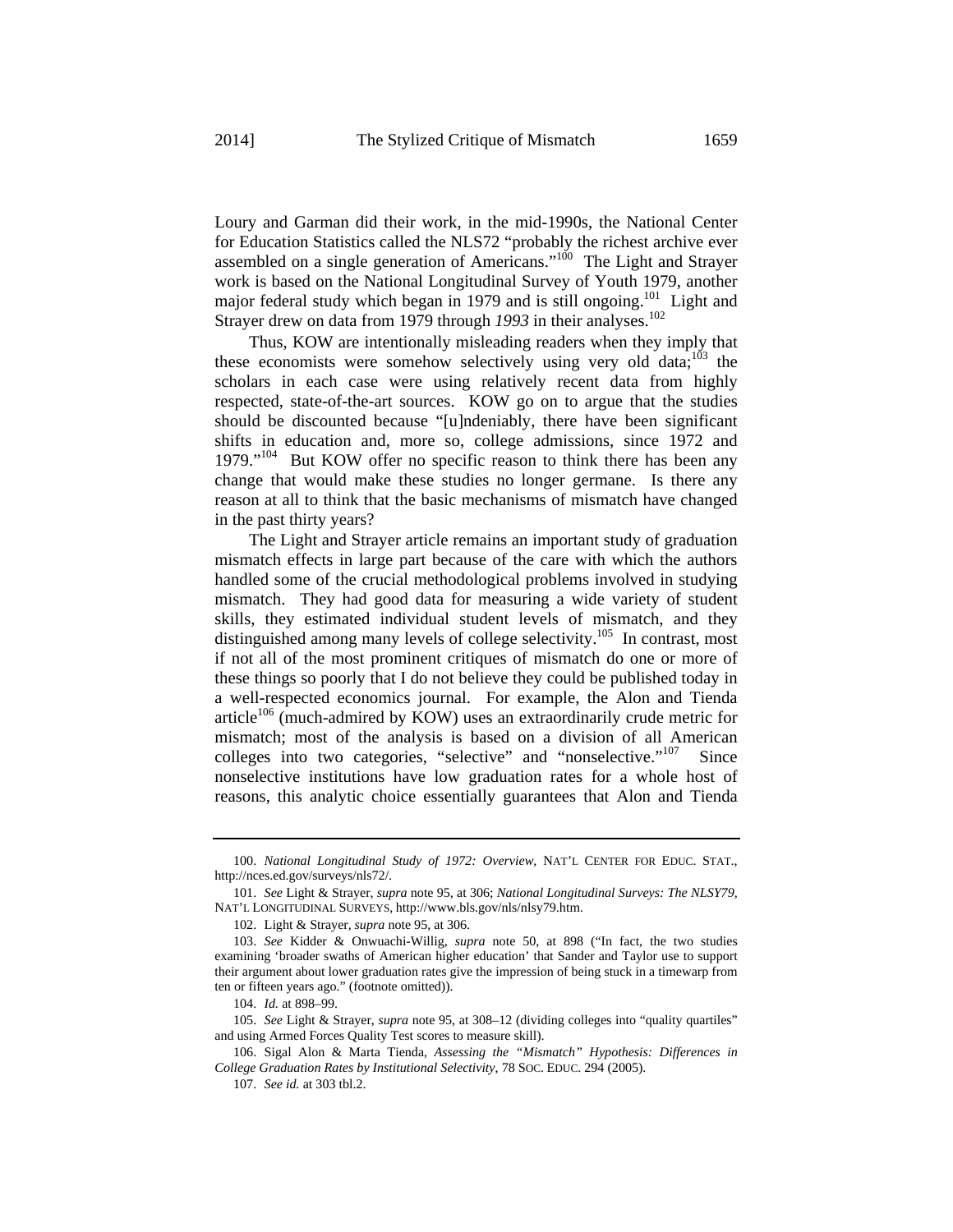will generate results showing that attending the "selective" institutions is preferable. But it in fact tells us nothing about the actual tradeoffs involved in real-world affirmative action policy. The Fischer and Massey study of mismatch<sup>108</sup> is also often cited (including by KOW) as a work providing strong evidence against mismatch. But this piece is riddled with analytic flaws: it uses samples too small to fairly distinguish well-matched from potentially mismatched minority students;<sup>109</sup> it relies on self-reported data for key academic measures; $110$  and it attempts to include measures of both "individual" affirmative action and "institutional" affirmative action in the same model.<sup>111</sup> This creates a mathematical problem in their equations that probably means their measure of "mismatch" is really just a measure of institutional selectivity. This would explain why Fischer and Massey come up with results—such as their finding that minorities who receive affirmative action get better grades than students who don't<sup>112</sup>—which are both nonsensical and contradicted by dozens of other studies.<sup>113</sup>

In many ways, the two major recent studies by Arcidiacono and several collaborators on the effects of mismatch and Prop. 209 upon student outcomes at the University of California break new ground.<sup>114</sup> They are based on data on many tens of thousands of students—the full population of students enrolled at the University of California<sup>115</sup>—rather than a mere sample (as most other mismatch studies are). The studies control for many institutional characteristics (since the students are all enrolled at campuses of differing selectivity within the same larger university) as well as a wide range of individual academic characteristics, and one of the studies takes advantage of the natural experiment (the reduction in racial preferences) created by Prop 209.<sup>116</sup> KOW only comments on one of these pathbreaking studies to note that is that it does not attribute all of the dramatic improvements in student outcomes after Prop. 209 to declines in "graduation" mismatch.<sup>117</sup> But across both studies, the authors do find that

<sup>108.</sup> Mary J. Fischer & Douglas S. Massey, *The Effects of Affirmative Action in Higher Education*, 36 SOC. SCI. 531 (2007).

<sup>109.</sup> *See id.* at 534 (noting their data come from only 3,924 surveys).

<sup>110.</sup> *Id.* at 536.

<sup>111.</sup> *Id.* at 532.

<sup>112.</sup> *Id.* at 531.

<sup>113.</sup> *See* sources cited *supra* note 6 and accompanying text.

<sup>114.</sup> Peter Arcidiacono et al., *Affirmative Action and University Fit: Evidence from Proposition 209* (Aug. 23, 2013) [hereinafter Arcidiacono et al., *University Fit*] (unpublished manuscript), *available at* http://public.econ.duke.edu/~psarcidi/; Peter Arcidiacono et al., *University Differences in the Graduation of Minorities in STEM Fields: Evidence from California* (May 13, 2013) [hereinafter Arcidiacono et al., *STEM Fields*] (unpublished manuscript), *available at* http://public.econ.duke.edu/~psarcidi/.

<sup>115.</sup> *See* Arcidiacono et al., *University Fit*, *supra* note 114, at 1–2; Arcidiacono et al., *STEM Fields*, *supra* note 114, at 4–5.

<sup>116.</sup> *See* Arcidiacono et al., *University Fit*, *supra* note 114, at 2–3.

<sup>117.</sup> *See* Kidder & Onwuachi-Willig, *supra* note 50, at 914–15.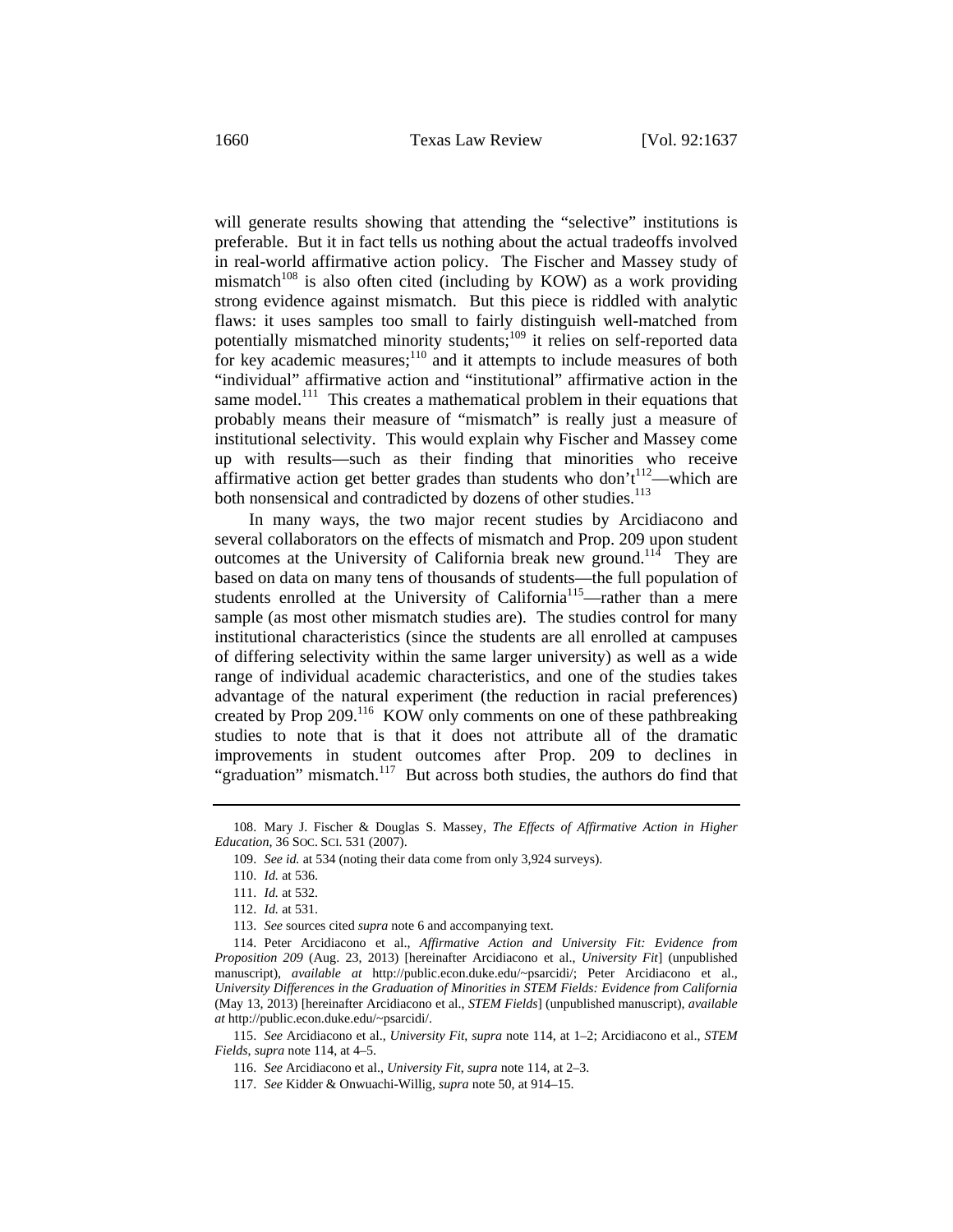graduation mismatch occurs at significant levels; that minority graduation rates would have improved further had UC authorities used Prop. 209 to decrease levels of individual mismatch further; and that science mismatch effects were quite large. $118$ 

KOW prefer to focus on a different study of University of California students, in which Grodsky and Kurleander take advantage of a much smaller natural experiment to compare student outcomes.<sup>119</sup> This study, however, involves a tiny fraction of the number of students examined in the Arcidiacono studies, groups all the UC schools into two categories (shades of Alon and Tienda), and has a far less rich set of outcomes to observe.<sup>120</sup>

As I have noted, KOW also distort the work of scholars who are essentially neutral on mismatch issues. For example, they cite Peter Hinrichs for the proposition that "affirmative action bans have modest negative effects . . . on URMs' graduation prospects, particularly at the most selective universities."<sup>121</sup> Hinrichs actually says just the opposite, if we let him speak for himself:

[T]he results [of regressions on six-year college graduation rates] suggest that there may be a quite sizable effect of affirmative action bans, particularly on the graduation rate of Hispanics. For instance, affirmative action bans are associated with a statistically significant 2.36 percentage point increase in the graduation rate of Hispanics attending public universities in the top two tiers of the *U.S. News* rankings. This effect is reasonably large compared to the base of 66.65% shown [below]. The estimated effect on Hispanic graduation rates at public universities in the top 50 of the *U.S. News* rankings is 3.83 percentage points, although this narrowly fails to be significant at the 5% level. None of the coefficients for blacks [shown below] is significant, although the signs generally point to a positive effect of affirmative action bans on college graduation rates and the magnitudes are larger at more selective colleges.<sup>122</sup>

The essence of KOW's distortion here is that they confuse (probably deliberately) the tendency of affirmative action bans to reduce URM *enrollment* at the most selective schools (which logically follows as at least a short-term response to the end of preferences) with the overall success of

<sup>118.</sup> *See* Arcidiacono et al., *University Fit*, *supra* note 114, at 23–24, 26–27, 31 tbl.9.

<sup>119.</sup> *See* Kidder & Onwuachi-Willig, *supra* note 50, at 915.

<sup>120.</sup> *See* Michal Kurlaender & Eric Grodsky, *Mismatch and the Paternalistic Justification for Selective College Admissions*, 86 SOC. EDUC. 297–98 (2013) (designating schools as either "highly selective" or "moderately selective" and looking only at data from the fall of 2004 through the spring of 2008).

<sup>121.</sup> Kidder & Onwuachi-Willig, *supra* note 50, at 916 & n.95.

<sup>122.</sup> Peter Hinrichs, Affirmative Action Bans and College Graduation Rates 14–15 (Nov. 21, 2012) (unpublished manuscript), *available at* http://www9.georgetown.edu/faculty/plh24/ affactionbans-collegegradrates\_112112.pdf.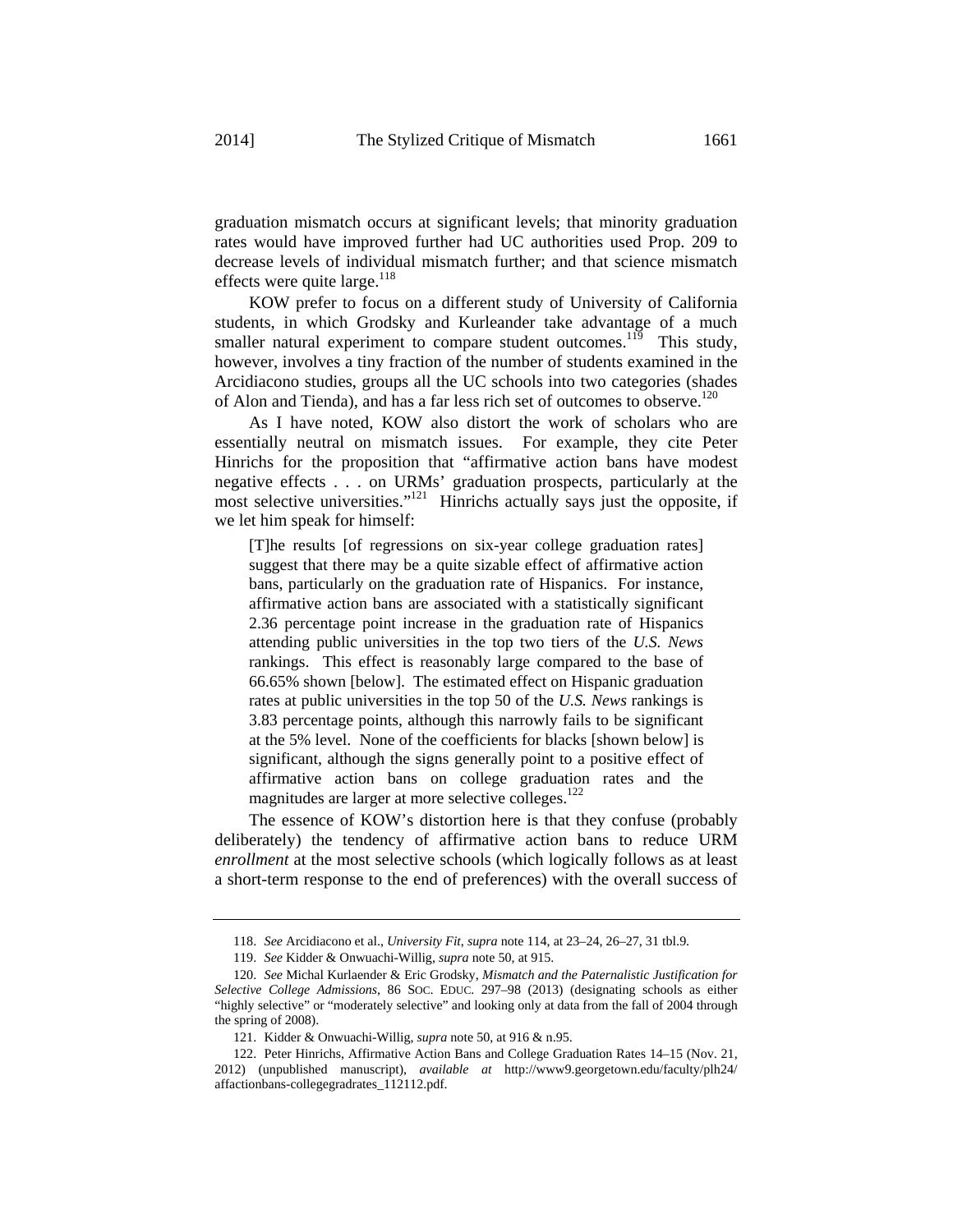URMs in achieving bachelor degrees. KOW purport to be discussing the second question, and here Hinrichs' work directly undermines, not supports, their conclusion.

The point of this Part is not to adjudicate the question of graduation and earnings mismatch—those questions are too complex to be fairly resolved here. Rather, I have tried in this Part to make some smaller points. First, both graduation mismatch and earnings mismatch are second-order mismatch effects, intrinsically likelier to be smaller and more manipulable than the first-order effects discussed in Part II and overwhelmingly supported by the extant literature. Second, KOW's account of the literature is consistently deceptive; it is an ideological diatribe, not a literature review. And third, one does not resolve social-science questions by simply counting studies on each side of the dispute. All studies are not created equal. In general, studies that use crude controls, broad categories, and imprecise measures of mismatch will not find it; those that avoid these problems generally do find it. As zealotry fades from prominence in the mismatch debate, the strong studies will tend to carry the day.

#### VII. The Empirical Scholars Brief: A Brief Case Study of Zealotry

 In their peroration on the weaknesses of *Mismatch*, KOW sum up their argument by invoking what has become known as the "Empirical Scholars Brief" (ESB), a brief submitted by a group of eminent social scientists in *Fisher v. University of Texas*<sup>123</sup> as a critique of the mismatch hypothesis.<sup>124</sup> This is highly appropriate because the ESB episode (a better word might be *scandal*) captures so much about what I've been trying to say about KOW's review. I have told the story at length elsewhere;<sup>125</sup> here I will provide a short summary.

 Supreme Court amicus briefs are routinely submitted by large numbers of organizations or individuals; $126$  typically there are one or two key authors, and the other signatories are friends, colleagues, or collaborators of the key authors. Because the main goal of most briefs is to make some fairly simple point in the context of a high-profile legal or policy debate, they are more akin to petitions than to academic works, even though they

<sup>123. 133</sup> S. Ct. 2411 (2013).

<sup>124.</sup> *See* Brief of Empirical Scholars as *Amici Curiae* in Support of Respondents, Fisher v. Univ. of Tex. at Austin, 133 S. Ct. 2411 (Aug. 13, 2012) (No. 11-345) [hereinafter Brief of Empirical Scholars]. The brief is discussed in Kidder & Onwuachi-Willig, *supra* note 50, at 920– 21.

<sup>125.</sup> Richard Sander, *Mismatch and the Empirical Scholars Brief*, 47 VAL. U. L. REV. (forthcoming 2014).

<sup>126.</sup> *See* Joseph D. Kearney & Thomas W. Merrill, *The Influence of Amicus Curiae Briefs on the Supreme Court*, 148 U. PA. L. REV. 743, 752–54 (2000) (discussing the rise in the number of amicus briefs submitted per Supreme Court cases).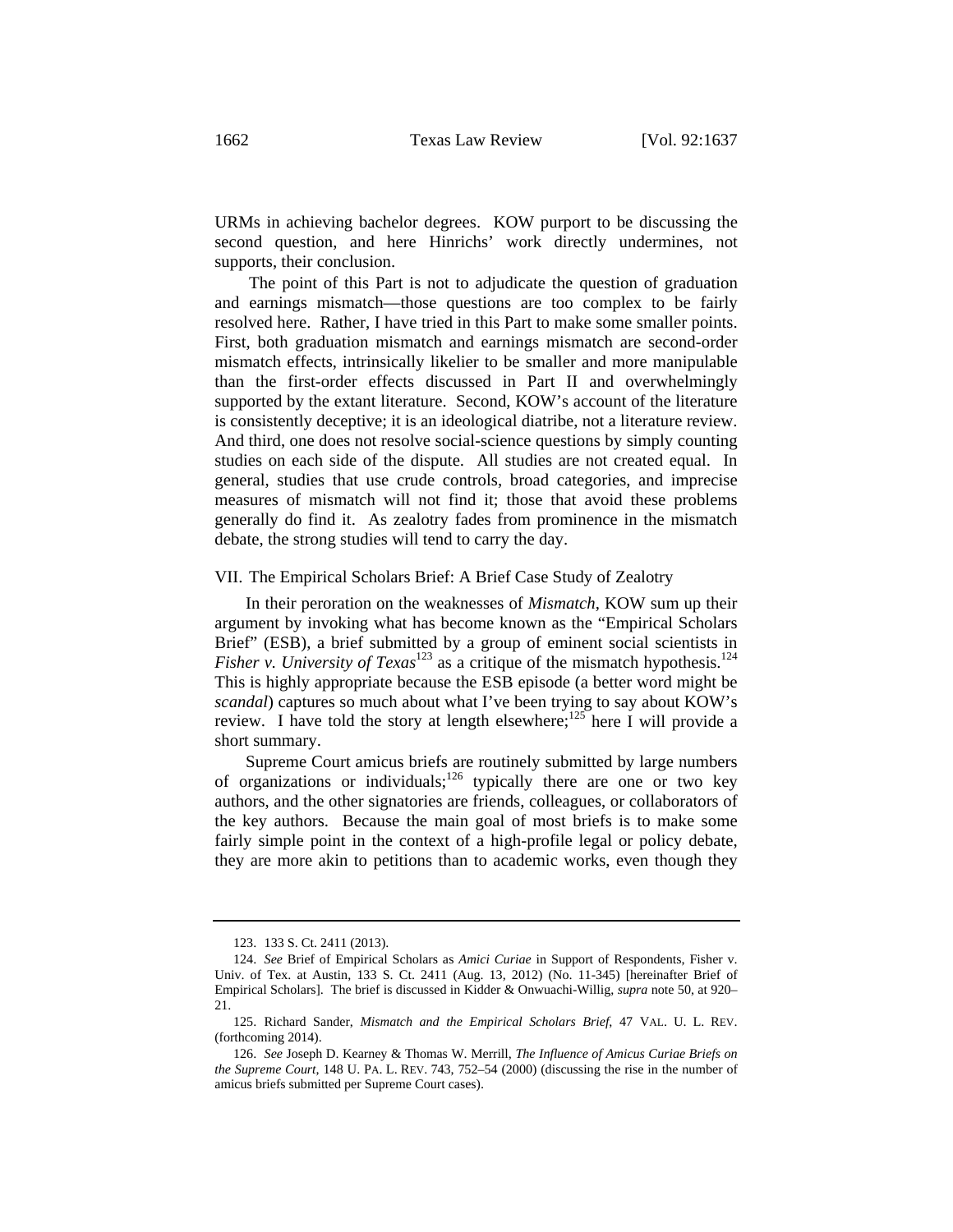have footnotes, references, and much of the other superficial paraphernalia of scholarship.<sup>127</sup>

 The core of the ESB was three specific critiques of the law-schoolmismatch research conducted by me and (independently) by economist E. Douglass Williams, a labor economist who is chair of the economics department at Sewanee University.128 But here's the thing: *all three of these critiques were factually false*.<sup>129</sup> I don't mean that they were "false" in the sense of "misleading" or "unfair"; they were just wrong, in the same way that KOW's claim that mismatch scholars only focus on blacks as the victims of mismatch is just plainly, demonstrably, wrong.<sup>130</sup>

When I realized how completely the ESB argument disintegrated on close examination, and just how bald were the falsehoods at its core, I contacted the lawyer who was counsel of record for the ESB, Thomas Leatherbury, and asked whether he could transmit to the authors of the brief some comments I had prepared. Leatherbury was quite affable, and though he refused to tell me who the lead author of the brief had been, he was quite willing to pass on any letter I might write. I sent a courteous letter, documenting the errors in detail and requesting an apology.131 Leatherbury acknowledged receiving and distributing the letter, but there was no further response.<sup>132</sup> Leatherbury made no response to follow-up emails from me. I reached by email out to one of the authors, Richard Berk, who I knew slightly and who I considered a basically honest academic.<sup>133</sup> Berk agreed to talk, but then postponed the conversation, pleading health reasons and a variety of other excuses.<sup>134</sup> After half-a-dozen postponements, I gave up. A colleague of mine approached two other signatories of the brief, who declined to make any comment. I invited still another signatory, Kevin

<sup>127.</sup> Briefs are also subject to special rules that essentially immunize their signatories from libel suits, further reducing the costs of signing onto briefs without checking out their factual accuracy. *See* Eric M. Jacobs, Comment, *Protecting the First Amendment Right to Petition: Immunity for Defendants in Defamation Actions Through Application of the* Noerr-Pennington *Doctrine*, 31 AM. U. L. REV. 147, 147–48 (1981).

<sup>128.</sup> *See* Brief of Empirical Scholars, *supra* note 124, at 17, 20–25.

<sup>129.</sup> Letter from author to Thomas S. Leatherbury, Vinson & Elkins, LLP (July 19, 2013) [hereinafter Letter from author] (on file with author) (laying out, briefly, the problems with the ESB's three critiques).

<sup>130.</sup> Like KOW, the ESB also purports to discredit all of mismatch research, *see* Brief of Empirical Scholars, *supra* note 122, at 20–25, but never addresses first-order mismatch effects or the enormous body of research that demonstrate their existence and seriousness.

<sup>131.</sup> *See* Letter from author, *supra* note 129.

<sup>132.</sup> *See* Reply E-mail from Thomas S. Leatherbury, Vinson & Elkins, LLP, to author (July 19, 2013) (on file with author).

<sup>133.</sup> *See* E-mail from author to Richard Berk, Professor, UCLA (Mar. 22, 2013) (on file with author).

<sup>134.</sup> *See* Reply E-mail from Richard Berk, Professor, UCLA, to author (Mar. 22, 2013) (on file with author); *see, e.g.*, Reply E-mail from Richard Berk, Professor, UCLA, to author (June 18, 2013) (on file with author); Reply E-mail from Richard Berk, Professor, UCLA to author (June 22, 2013) (on file with author).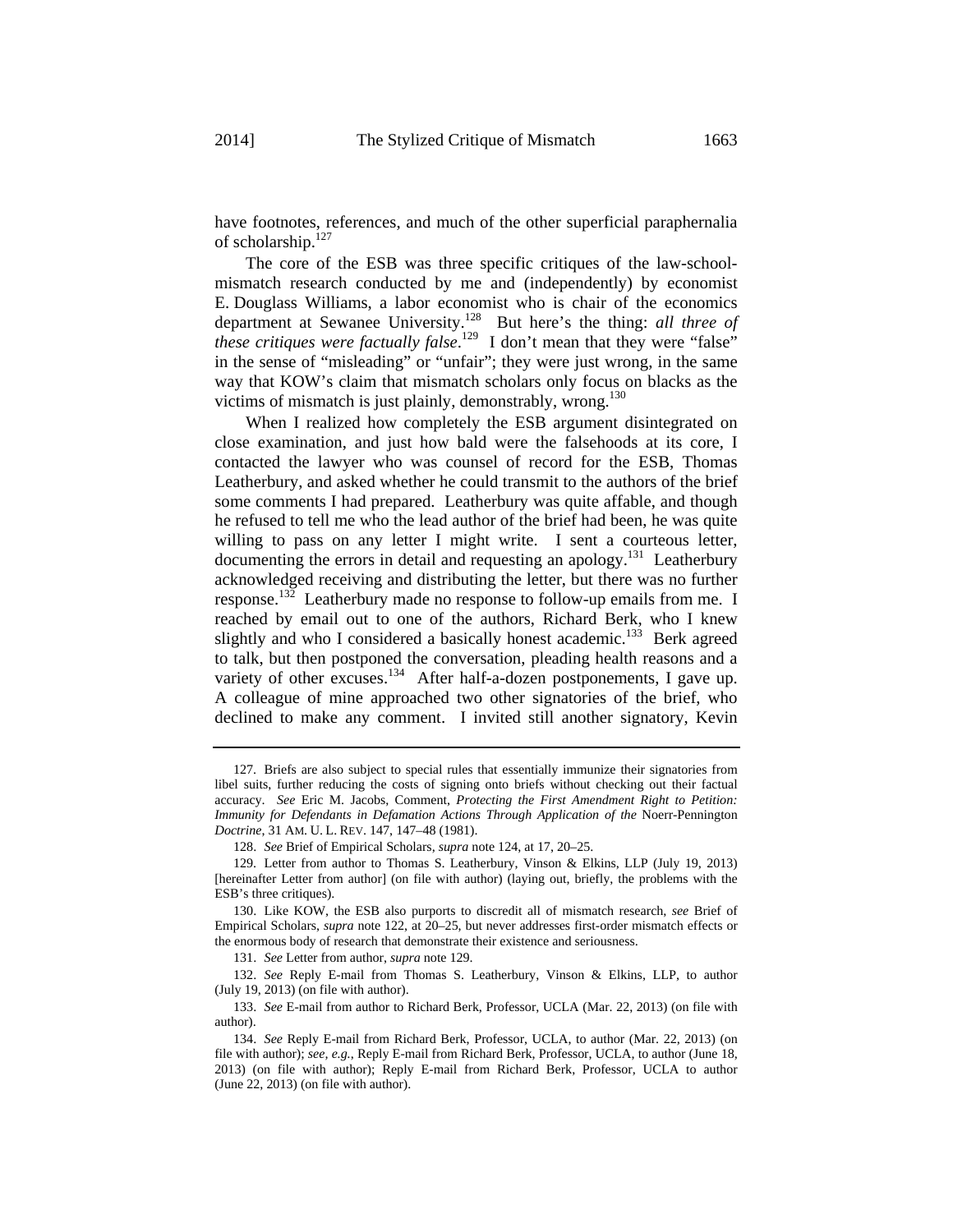Quinn of Berkeley, to a public debate; *he* declined as well.<sup>135</sup> To date, I know of no effort by any of the ESB signatories either to rebut my findings or to apologize for the brief's falsehoods. Tellingly, this group has also (so far as I am aware) made no effort to publish its claims in an academic journal, and (again, so far as I am aware) of the original signatories, only Richard Lempert has continued to participate in the broader debate over mismatch.<sup>136</sup>

 I infer from these events that most of the signatories of the ESB were not involved in its actual drafting, signed on as a favor to friends who happened to be mismatch critics, and are now deeply embarrassed to have been associated with it. The principal author was, in all likelihood, Richard Lempert, the most zealous of the Zealots and the author of five other mismatch-related critiques around the same time.<sup>137</sup> And since Lempert regularly collaborates with William Kidder,<sup>138</sup> it is quite plausible that Kidder contributed to the ESB as well. It will be interesting, in the course of time, to learn just how the ESB came about. But what we know now is that this document, which is cited by Kidder as the summation of the case against mismatch, is fraudulent to its core.

#### VIII. What's an Onlooker To Do?

A wise colleague, in discussing with me the behavior of the Zealots, once offered this advice: "Never get in a pissing match with a skunk." It is a good point, and one reason (the other being time) that I ignore many Zealot attacks. It is easy to the point of tediousness to document instances where KOW make dishonest arguments, either do not understand or deliberately misrepresent the literature, and are guided by ideology rather

<sup>135.</sup> *See* Reply E-mail from author to Alexander Smith, Berkeley Federalist Soc'y (Nov. 22, 2013) (suggesting a debate with Kevin Quinn for the author's visit to Berkeley); Reply E-mail from Alexander Smith, Berkeley Federalist Soc'y, to author (Nov. 25, 2013) (on file with author) (quoting Quinn as replying, "[T]hat is not something I am interested in participating in").

<sup>136.</sup> *See* sources cited *infra* note 137.

<sup>137.</sup> *See* William C. Kidder & Richard O. Lempert, *The Mismatch Myth in U.S. Higher Education: A Synthesis of the Empirical Evidence at the Law School and Undergraduate Levels*, *in* AFFIRMATIVE ACTION AND RACIAL EQUITY: CONSIDERING THE EVIDENCE IN FISHER TO FORGE THE PATH AHEAD (Uma M. Jayakumar & Liliana M. Garces eds., forthcoming 2014) [hereinafter Kidder & Lempert, *The Mismatch Myth*]; Richard Lempert, *Reflections on* Class in American Legal Education, 88 DENV. U. L. REV. 683 (2011); Richard O. Lempert & William C. Kidder, *State Should Clarify Argument in Affirmative Action Case*, DETROIT FREE PRESS, Nov. 3, 2013, http://www.freep.com/article/20131104/OPINION05/311040010/Michigan%20Affirmative %20Action%20University%20of%20Michigan%20Supreme%20Court%20U-M; Richard O. Lempert, *University of Michigan Bar Passage 2004-2006: A Failure to Replicate Professor Sander's Results, With Implications for Affirmative Action* (Univ. of Mich. Law & Econ. Research Paper Series, Paper No. 12-013, 2012), *available at* http://papers.ssrn.com/sol3/papers.cfm? abstract\_id=2120063; Richard Lempert, Observations on Professor Sander's Analysis of the UCLA Holistic Admissions System (2013) (unpublished manuscript), *available at*  http://www.newsroom .ucla.edu/portal/UCLA/document/Lempert\_Review-Sander.pdf.

<sup>138.</sup> *See, e.g.*, Kidder & Lempert, *The Mismatch Myth*, *supra* note 137.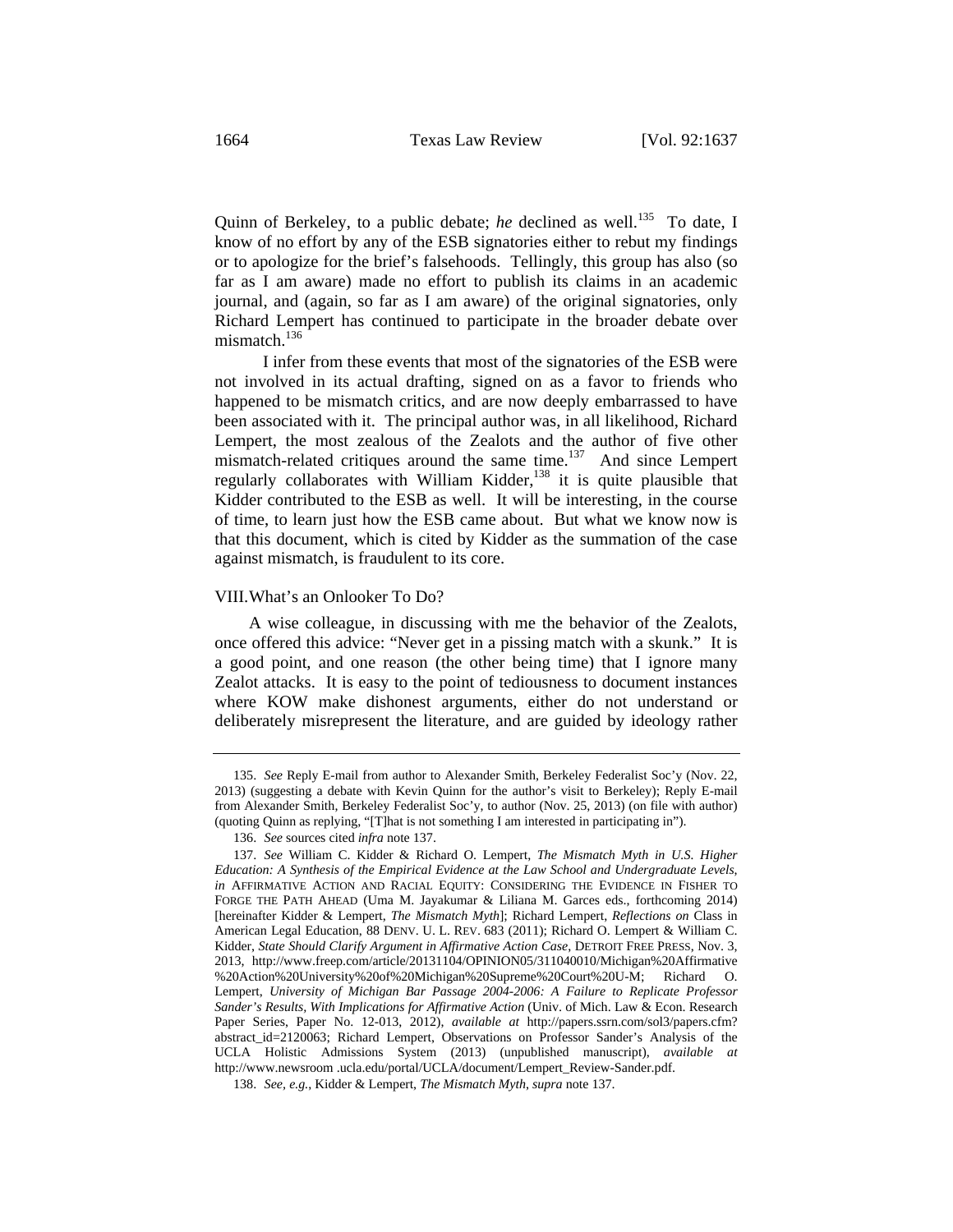than by an actual interest in the underlying question of improving the minority pipeline through higher education. But for readers who do not study the underlying literature—and most readers will either lack the training or the time to do so—the underlying impression may simply be of two irreconcilable viewpoints, with nothing to choose between them. Let me suggest a few ways that readers can make an informed evaluation of the mismatch debate without becoming experts.

First, readers should ask themselves whether my account of Kidder and Onwuachi-Willig as Zealots rings true. Most readers, I assume, are not Zealots and will discount the arguments of Zealots. If one rereads the KOW review, or other things these authors have written on the mismatch debate, I think the degree to which they fit the Zealot profile will jump out—in particular, their insistence on never conceding the existence of *any* mismatch effect, ever, and their attribution of evil motives to mismatch scholars. $139$ 

In contrast, I think that even a casual reading of the work of scholars as opposed to affirmative action opponents—who believe mismatch to be a problem is enlightening. Most of these scholars (including myself) are not opposed to affirmative action but rather are concerned about its excesses. Smyth and McArdle end their work by urging college counselors to not glibly urge minority students to attend the most elite school that will have them.<sup>140</sup> Arcidiacono frequently returns, in his work, to the themes that mismatch is a cross-racial phenomenon and that the key issue in this research is not whether students go to college but which school best facilitates students' achievements of their own objectives.<sup>141</sup> In recent essays (which I have written with input from higher education leaders), I try to emphasize the importance of finding pragmatic ways that higher-

<sup>139.</sup> *See* Kidder & Onwuachi-Willig, *supra* note 50, at 936 (accusing this author of focusing only on black students and not addressing how mismatch would affect white students); *see also* Cheryl I. Harris & William C. Kidder, *The Black Student Mismatch Myth in Legal Education: The Systemic Flaws in Richard Sander's Affirmative Action Study*, J. BLACKS HIGHER EDUC., Winter 2004/2005, at 102, 103–04 (describing parts of this author's paper as inept, with "unsound" and "unrealistic" assumptions).

<sup>140.</sup> *See* Smyth & McArdle, *supra* note 35, at 374 (agreeing with other studies and finding that preferences should not be altogether abandoned but, instead, that secondary school education should help URM students become more qualified to pursue STEM fields).

<sup>141.</sup> *See, e.g.*, Peter Arcidiacono et al., *Does Affirmative Action Lead to Mismatch? A New Test and Evidence*, 2 QUANTITATIVE ECON. 303, 327–28 (2011) (concluding that letting students know where they sit in the class rank can help them make better choices about achieving their objectives); Arcidiacono et al., *supra* note 37, at 13 (suggesting that current racial-preference practices may have a positive effect but probably exceed what is necessary to increase positive interracial interactions between students); Arcidiacono et al., *supra* note 62, at 19 (finding that black students have more interest in science, math, and engineering majors at the start of college and that this interest will persist through graduation if those students choose a school that best fits their academic background).